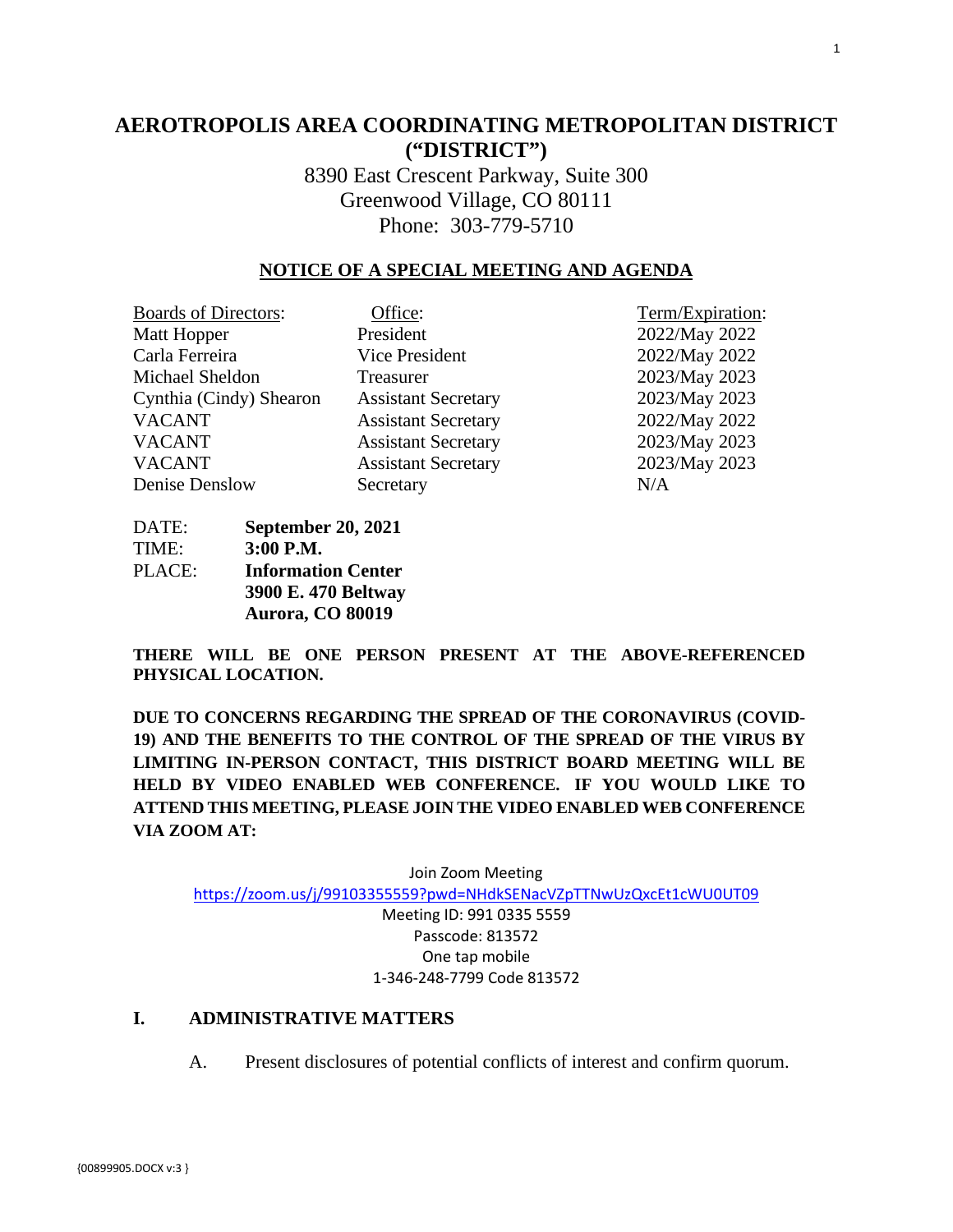- B. Approve Agenda, confirm location of the meeting and posting of meeting notices.
- C. Public Comment. Matters not specifically included on the Agenda may be addressed. As a courtesy to others, comments shall be limited to three minutes per person.

## **II. CONSENT AGENDA**

Consent Agenda – These items are considered to be routine and will be ratified by one motion. There will be no separate discussion of these items unless a board member so requests; in which event, the item will be removed from the Consent Agenda and considered in the Regular Agenda.

None.

### **III. LEGAL MATTERS**

- A. Discuss status of proposed Aerotropolis Regional Transportation Authority ("ARTA") 2021 Bond issuance.
	- 1. Discuss status of the District's Notice of Intent to Undertake Certain Actions (45-Day period ended on September 19, 2021).
	- 2. Discuss Intergovernmental Agreement Regarding Imposition, [Collection and Transfer of ARI Mill Levies by and among ARTA,](#page-3-0)  the District and ATEC Metropolitan District Nos. 1 and 2 (enclosure).
	- 3. Discuss Intergovernmental Agreement Regarding Imposition, [Collection and Transfer of ARI Mill Levies by and among ARTA,](#page-12-0)  the District and The Aurora Highlands Metropolitan District Nos. 1, 2 and 3 (enclosure).
	- 4. Discuss Intergovernmental Agreement Regarding Imposition, [Collection and Transfer of ARI Mill Levies by and among ARTA,](#page-22-0)  the District and Green Valley Ranch East Metropolitan District Nos. 6, 7 and 8 (enclosure).
	- 5. Discuss and consider adoption of a Resolution authorizing the District to enter into Intergovernmental Agreements Regarding the Imposition, Collection and Transfer of ARI Mill Levies with the ARTA and the ATEC Metropolitan District Nos. 1 and 2 (the "ATEC ARTA Agreement"), The Aurora Highlands Metropolitan District Nos. 1, 2 and 3 (the "TAH ARTA Agreement"), and Green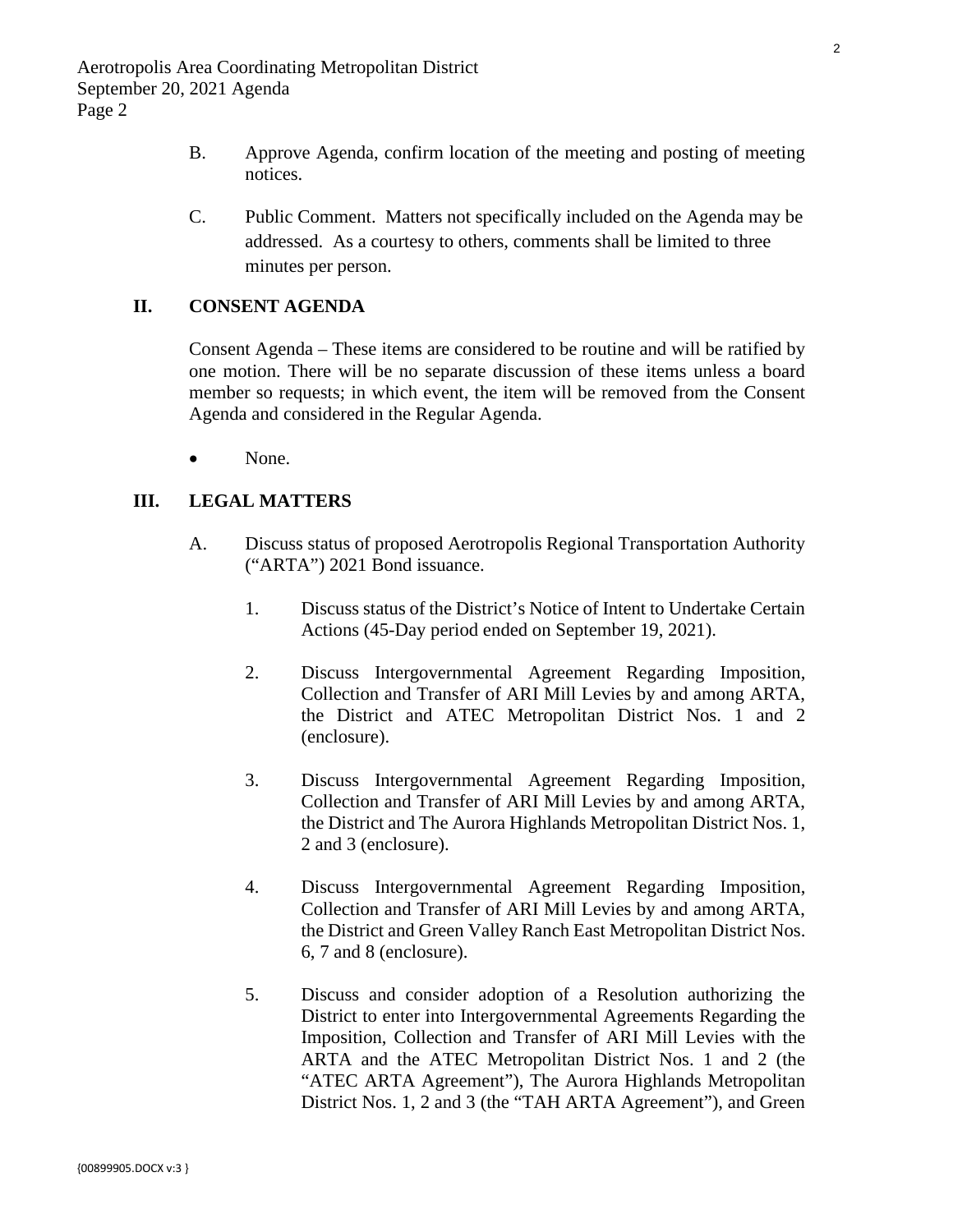Aerotropolis Area Coordinating Metropolitan District September 20, 2021 Agenda Page 3

Valley Ranch East Metropolitan District Nos. 6, 7 and 8 (the "GVRE ARTA Agreement" and, together with the ATEC ARTA Agreement and the TAH ARTA Agreement, the "ARTA Agreements") for the purpose of furthering the District's purposes as contemplated under its service plan with respect to Regional Improvements (as defined in the service plan), approving the forms of the ARTA Agreements and authorizing the execution and delivery thereof and performance by the District thereunder; authorizing the execution and delivery by the District of related documents in connection therewith; authorizing incidental action; repealing prior inconsistent actions; and establishing the effective date thereof.

## **IV. FINANCIAL MATTERS**

A. Review and consider approval of 2020 Audit (to be distributed). Authorize execution of representation letter.

## **V. MANAGER MATTERS**

- A. Other
- **VI. CONSTRUCTION MATTERS**
- **VII. OTHER BUSINESS**
- **VIII. ADJOURNMENT**

#### *THE NEXT MEETING IS SCHEDULED FOR OCTOBER 21, 2021*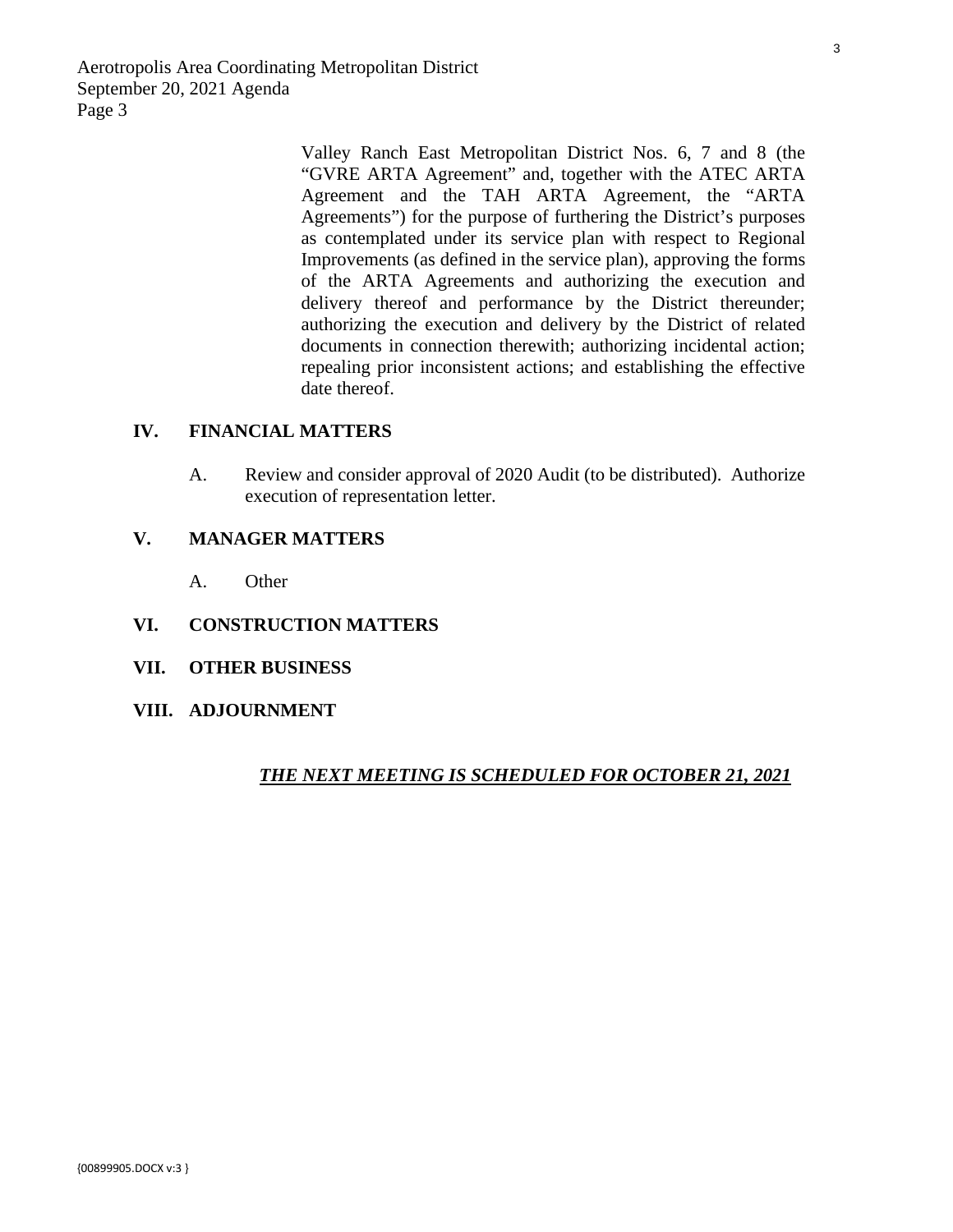## <span id="page-3-0"></span>**INTERGOVERNMENTAL AGREEMENT REGARDING IMPOSITION, COLLECTION AND TRANSFER OF ARI MILL LEVIES**

This **INTERGOVERNMENTAL AGREEMENT REGARDING IMPOSITION, COLLECTION AND TRANSFER OF ARI MILL LEVIES** (this "**Agreement**") is made and entered into the day of day of the state of antiamong **ATEC METROPOLITAN DISTRICT NO. 1** and **ATEC METROPOLITAN DISTRICT NO. 2**, each a quasi-municipal corporation and political subdivision of the State of Colorado (collectively, the "**Districts**," and each a "**District**," as the content implies), the **AEROTROPOLIS AREA COORDINATING METROPOLITAN DISTRICT,** a quasimunicipal corporation and political subdivision of the State of Colorado ("**AACMD**"), and the **AEROTROPOLIS REGIONAL TRANSPORTATION AUTHORITY**, a political subdivision and body corporate of the State of Colorado formed pursuant to the Regional Transportation Authority Law, Sections 43-4-601, *et seq*., C.R.S. ("**RTA Law**) ("**ARTA**," or the "**Authority**"). ARTA, AACMD, and the Districts are referred to collectively herein as the "**Parties**" and individually as a "**Party**."

#### **RECITALS**

A. The Parties, as Colorado governmental entities, are constitutionally and statutorily empowered pursuant to Colo. Const., Article XIV, §18, and Sections 29-1-201, *et seq.*, C.R.S., to cooperate or contract via intergovernmental agreement with one another to provide functions, services, or facilities authorized to each cooperating government.

B. ARTA was organized in accordance with the RTA Law and pursuant to the Intergovernmental Agreement Among the Board of County Commissioners of the County of Adams, the City of Aurora and the AACMD Establishing the Aerotropolis Regional Transportation Authority dated February 27, 2018, as amended and supplemented from time to time (the "**Establishing Agreement**"), for the general purposes of constructing, or causing to be constructed, a Regional Transportation System as set forth in the Capital Plan of the Establishing Agreement generally to serve the regional transportation infrastructure needs of the area surrounding Denver International Airport (any capitalized terms used but not defined in this Agreement shall have the meanings ascribed to them in the Establishing Agreement).

C. The Districts were formed pursuant to the Special District Act, Article 1 of Title 32, C.R.S., as amended from time to time (the "**Special District Act**"), by orders of the District Court for Adams County, Colorado entered on November 14, 2019, and after approval of their eligible electors at organizational elections held on November 5, 2019, and their general purpose is to plan for, design, acquire, construct, install, relocate, redevelop, and finance certain public improvements as described in and in compliance with the consolidated service for the Districts, as the same may be amended from time to time, approved by the City of Aurora City Council on August 6, 2018 (the "**Service Plan**").

D. AACMD was originally formed pursuant to the Special District Act on December 7, 2004, and its general purpose is to plan for, design, acquire, construct, install, relocate, redevelop, and finance certain public improvements as described in AACMD's First Amended and Restated Service Plan approved by the City of Aurora on October 16, 2017, as the same may be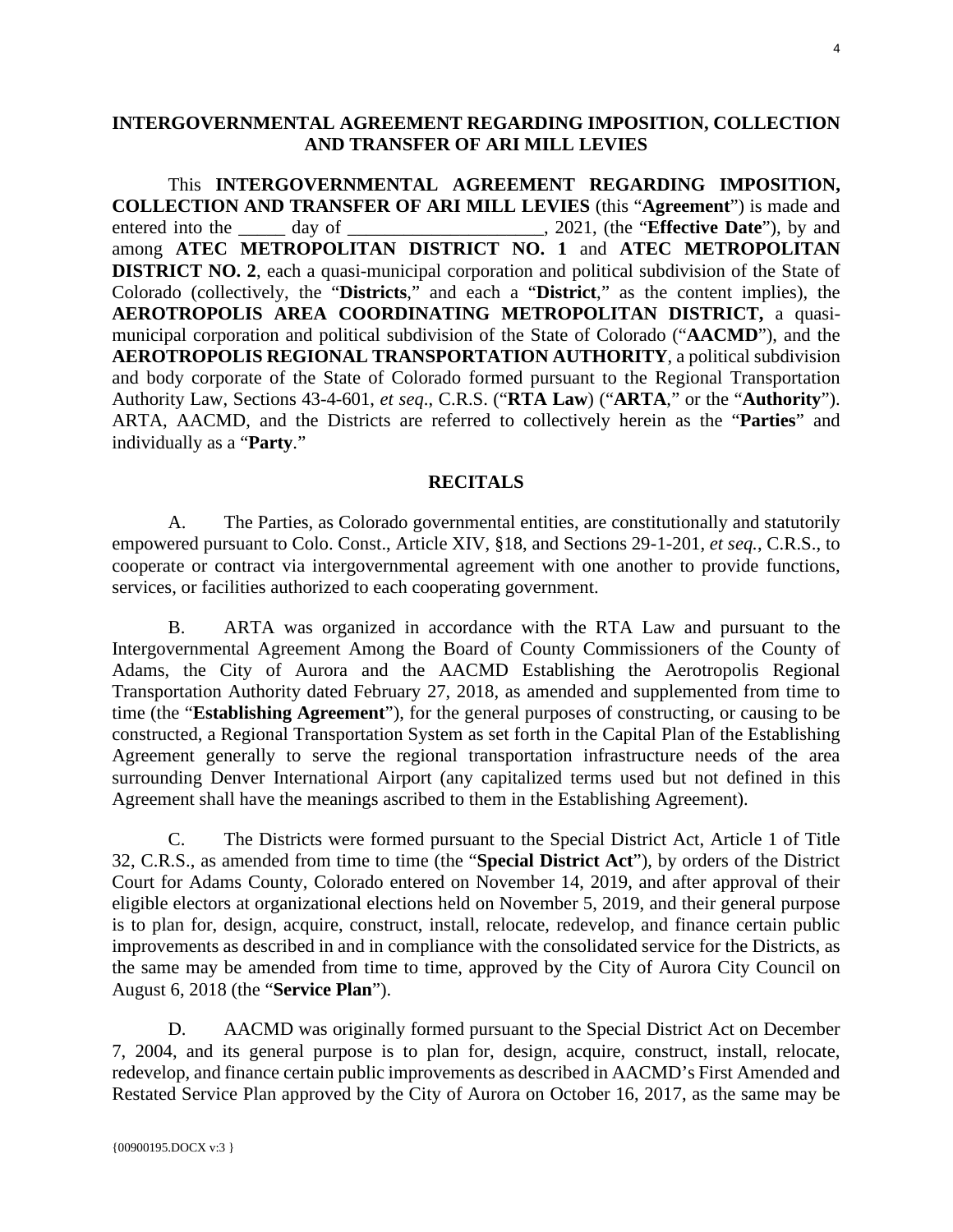amended from time to time.

E. Pursuant to that certain Resolution of the Board of Directors of the Aerotropolis Regional Transportation Authority Including Property into the Authority Boundaries (ATEC and GVRE Properties) adopted by ARTA's Board of Directors on March 3, 2021, and consistent with the provisions of the Establishing Agreement and the RTA Law, all of the property located within the boundaries of the Districts has been included within the Authority's Boundaries.

F. Following its inclusion into the Authority's Boundaries, all of the property located within the boundaries of the Districts and the Districts' Inclusion Area Boundaries (as defined in the Service Plan) and all activities occurring thereon are subject to the revenue-raising powers of the Authority and subject to the same mill levies and other taxes levied or to be levied on other similarly situated property at the time the property was included.

G. ARTA is authorized by the Establishing Agreement, voter approval, the RTA Law, and other relevant laws to impose a uniform mill levy of 5.000 mills on all taxable property within its boundaries (the "**ARTA Mill Levy**"); however, pursuant to Section 43-4-605(1)(j.5)(II), C.R.S. (2019), ARTA's statutory authority to impose such a mill levy will be repealed effective January 1, 2029, unless the RTA Law is amended.

H. The Service Plan requires the Districts under certain circumstances to impose an ARI Mill Levy (as used herein, "**ARI Mill Levy**," or "**ARI Mill Levies**," has the meaning set forth in the Service Plan) and to deposit the revenues associated therewith with AACMD to be spent only in accordance with a Regional Intergovernmental Improvements Agreement."

I. ARTA previously issued general obligation bonds on June 26, 2019 (the "**2019 Bonds**") and expects to issue several additional series of general obligation bonds or other financial obligations in the future to fund, in part, the Regional Transportation System (the "**Future ARTA Bonds**," and together with the 2019 Bonds, the "**ARTA Bonds**").

J. ARTA pledged its revenues associated with the ARTA Mill Levy to the 2019 Bonds, and it is expected that ARTA will similarly pledge its revenues associated with the ARTA Mill Levy to the Future ARTA Bonds.

K. Contemporaneously with the execution of this Agreement, ARTA and the Districts will enter into that certain Intergovernmental Agreement Regarding Regional Transportation System Project Funding and Construction (the "**Project IGA**"), which Project IGA will set forth various agreements between the parties regarding the funding of specific components of ARTA's Regional Transportation System. In furtherance of the purposes set forth in the Project IGA, and as further set forth herein, the Districts are willing to supplement the ARTA Mill Levy with revenues derived from the imposition of the Districts' ARI Mill Levies, as applicable.

L. The Parties desire to enter into this Agreement in order to set forth their mutual understanding regarding the process by which the Districts will impose, collect and transfer to ARTA the ARI Mill Levies, consistent with the provisions of the Service Plan, together with such other matters, all as further set forth herein.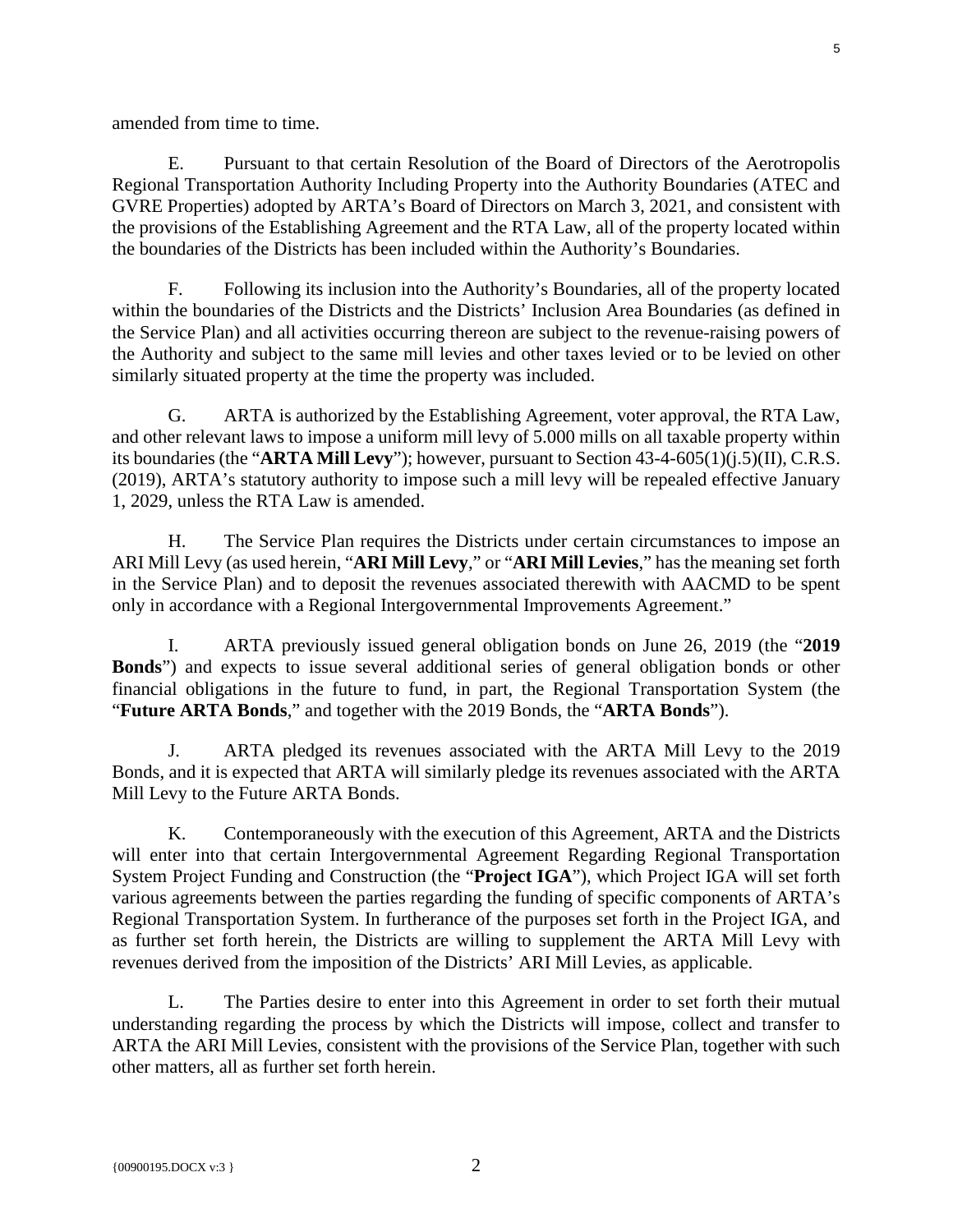#### **AGREEMENT**

NOW THEREFORE, for good and valuable consideration, the receipt and sufficiency of which are hereby acknowledged, and in consideration of the foregoing recitals which are incorporated herein as though fully set forth below, the Parties agree as follows:

1. ARTA Mill Levy. ARTA agrees that it will, in each year that it is both permitted by law to do so and otherwise required to do so by any indenture, resolution or other instrument relating to the issuance of any ARTA Bonds, impose the ARTA Mill Levy as a uniform mill levy of 5.000 mills on all taxable property within its boundaries consistent with the provisions of the Establishing Agreement. ARTA expects and intends each indenture, resolution or other instrument relating to the issuance of any ARTA Bonds to include a covenant requiring it to impose the ARTA Mill Levy to support the payment of such ARTA Bonds in each year that it is permitted by law to do so.

2. Annual Notice. ARTA agrees that it will, annually in each year it is required to do so under the circumstances set forth in Section 1 hereof, take formal action to impose the ARTA Mill Levy for collection in the subsequent year no later than December 1 of the then current year and provide written notice of such action to the Districts on or before December 5th of such year.

3. Imposition, Collection and Transfer of ARI Mill Levies. Each District individually agrees that it will, beginning in 2021 for collection in 2022 and continuing in each year thereafter until the Establishing Agreement is terminated on its terms, impose an ARI Mill Levy equal to five (5) mills, plus any applicable Gallagher Adjustment (as defined in the Service Plan), minus any ARTA Mill Levy, on all property within their boundaries, as such boundaries may be amended from time to time by the inclusion of property, and transfer the revenues derived therefrom to ARTA within sixty (60) days of the District's receipt for use by ARTA in ARTA's discretion as all other legally available revenues of ARTA (the "**ARI Mill Levy Revenues**"). The intent of the Parties in this Section 3 is to ensure that in the event the RTA Law is not amended as described in Recital G and/or there are changes in the method of calculating assessed valuation or any constitutionally mandated tax credit, cut or abatement, to the extent possible, the actual tax revenues generated by the ARTA Mill Levy and the ARI Mill Levies of the Districts, and available to ARTA, are not diminished as a result. For purposes of the foregoing, a change in the ratio of actual valuation shall be deemed to be a change in the method of calculating assessed valuation.

4. Other ARI Mill Levy Revenues. In addition to the Districts' obligations to impose the ARI Mill Levies and transfer the revenues derived therefrom to ARTA as set forth herein the Districts agree that they will transfer to ARTA any and all revenues derived from ARI Mill Levies imposed by the Districts prior to the Effective Date of this Agreement (including but not limited to any ARI Mill Levies imposed for 2020 and collected in 2021) ("**Existing ARI Mill Levy Revenues**"), as applicable. The Districts shall transfer any such Existing ARI Mill Levy Revenues to ARTA within 60 days of the Effective Date or Districts' receipt of the same, as applicable. ARTA shall utilize any and all Existing ARI Mill Levy Revenues transferred to ARTA by the Districts to fund the Regional Transportation System, in ARTA's discretion, consistent with the Establishing Agreement.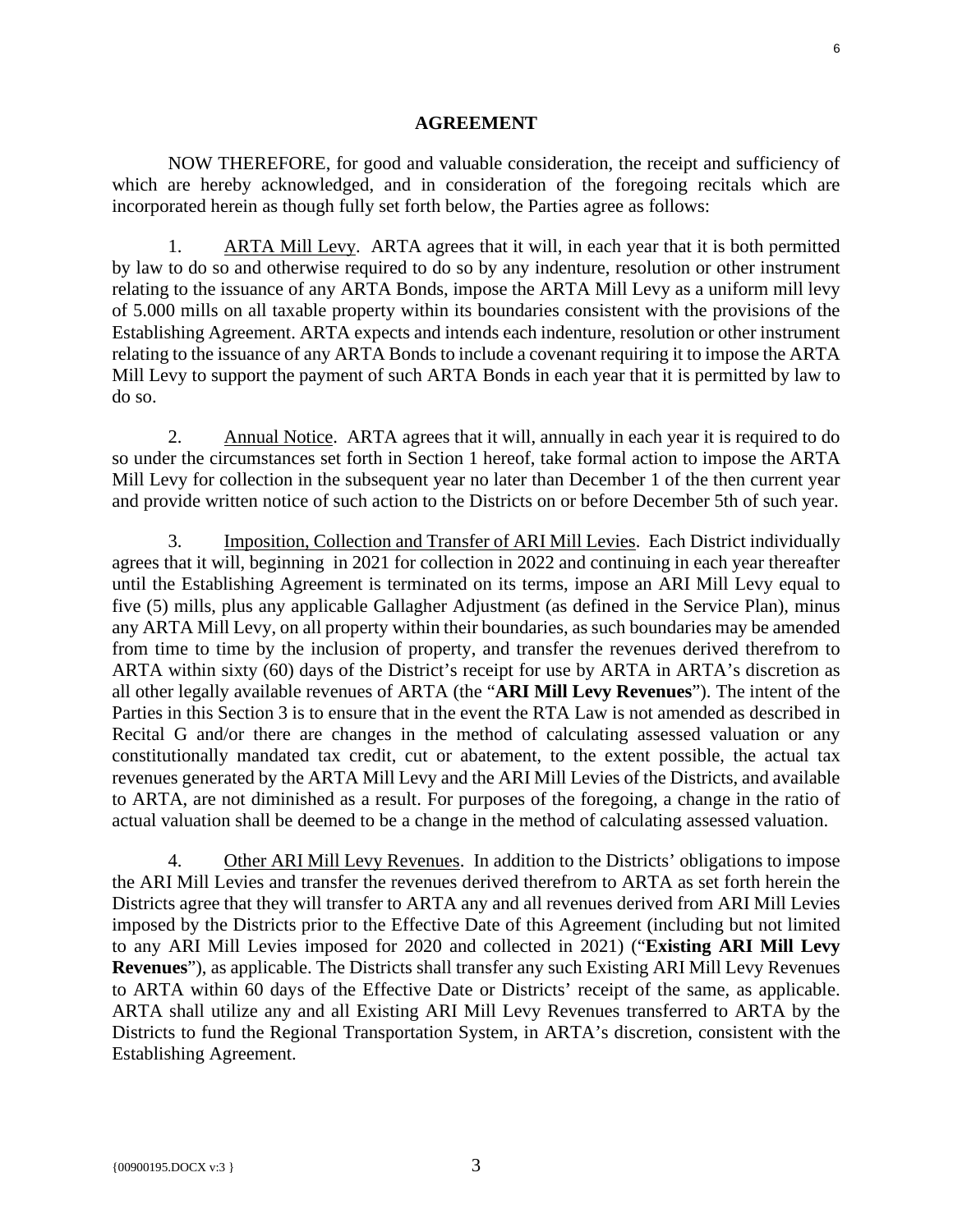5. Transfer of ARI Mill Levy Revenues to ARTA. The Districts shall transfer to ARTA any and all ARI Mill Levy Revenues and Existing ARI Mill Levy Revenues received by the Districts within sixty 60 (60) days of the Districts' receipt.

6. Transfer Methods. The transfers of funds between the Parties required by this Agreement may be accomplished by any means mutually agreeable to the applicable Parties from time to time.

7. Exclusion of Property from the Districts; ARTA Consent Required. The Parties understand and agree that ARTA may rely upon the ARI Mill Levy Revenues, in part, to fund the Regional Transportation System and may pledge such revenues to the ARTA Bonds. Therefore, the Districts agree they shall not during the term of this Agreement exclude from their respective boundaries any property without the prior written consent of ARTA.

8. Regional Intergovernmental Improvements Agreement. The Parties intend that the Establishing Agreement is the Regional Intergovernmental Improvements Agreement pursuant to the Service Plan and that this Agreement satisfies the requirement under the Service Plan for the Districts and AACMD to enter into an intergovernmental agreement governing their relationship and the financing, construction, and operation of the certain improvements contemplated in the Service Plan. AACMD acknowledges and agrees that the Districts are separately working together to cooperatively fund, construct, install, and operate other improvements that will not be funded in whole or in part with revenues derived from the ARI Mill Levies or the ARTA Mill Levy. It is the intent of the Parties that this Agreement fulfills the purposes of directing how the revenues derived from the ARI Mill Levies imposed by the Districts shall be spent on Regional Improvements (as defined in the Service Plan) and shall also be considered a Regional Intergovernmental Improvements Agreement under the Service Plan since it directly assists in the implementation of funding of a Regional Transportation System as set forth in the Establishing Agreement.

9. Default/Remedies. In the event of a material breach or default of this Agreement by any Party, the non-defaulting Party(ies) shall be entitled to exercise all remedies available at law or in equity after the provision of thirty (30) days' prior written notice of the alleged breach or default to the other Parties. In the event of any litigation, arbitration or other proceeding to enforce the terms, covenants or conditions hereof, the prevailing Party in such proceeding shall obtain as part of its judgment or award its reasonable attorneys' fees.

10. Notices and Communications. All notices, statements, demands, requirements, approvals or other communications and documents ("**Communications**") required or permitted to be given, served, or delivered by or to any Party or any intended recipient under this Agreement shall be in writing and shall be given to the applicable address set forth below ("**Notice Address**"). Communications to a Party shall be deemed to have been duly given (i) on the date and at the time of delivery if delivered personally to the Party to whom notice is given at such Party's Notice Address; or (ii) on the date and at the time of delivery or refusal of acceptance of delivery if delivered or attempted to be delivered by an overnight courier service to the Party to whom notice is given at such Party's Notice Address; or (iii) on the date of delivery or attempted delivery shown on the return receipt if mailed to the Party to whom notice is to be given by first-class mail, sent by registered or certified mail, return receipt requested, postage prepaid and properly addressed to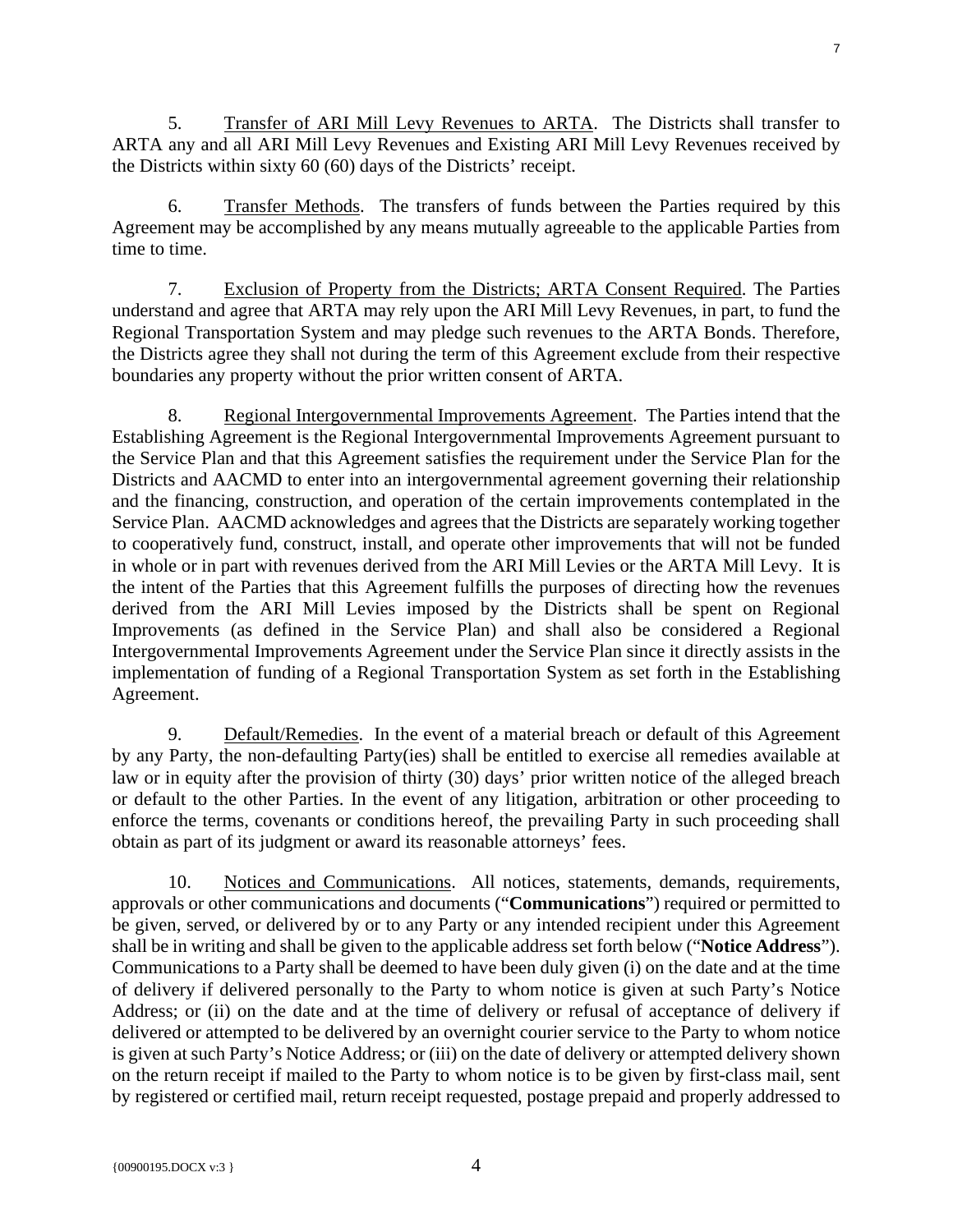such Party at such Party's Notice Address; or (iv) on the date and at the time shown on the facsimile or electronic mail message if telecopied or sent electronically to the number or address designated in such Party's Notice Address and receipt of such telecopy or electronic mail message is electronically confirmed. The Notice Addresses for each Party are as follows:

| If to ARTA:          | Aerotropolis Regional Transportation Authority<br>c/o CliftonLarsonAllen LLP<br>Attention: Lisa Johnson<br>8390 E. Crescent Parkway, Suite 300<br>Greenwood Village, Colorado 80111<br>Phone: (303) 779-4525<br>Fax:<br>$(303)$ 773-2050<br>Email: Lisa.Johnson@claconnect.com              |
|----------------------|---------------------------------------------------------------------------------------------------------------------------------------------------------------------------------------------------------------------------------------------------------------------------------------------|
| With copies to:      | Spencer Fane LLP<br><b>Attention: Tom George</b><br>1700 Lincoln Street, Suite 2000<br>Denver, Colorado 80203<br>Phone: (303) 839-3800<br>Email: tgeorge@spencerfane.com                                                                                                                    |
| If to the Districts: | ATEC Metropolitan District Nos. 1 and 2<br>c/o McGeady Becher P.C.<br>Attention: MaryAnn McGeady and Elisabeth Cortese<br>450 E. 17 <sup>th</sup> Avenue, Suite 400<br>Denver, Colorado 80203<br>Phone: (303) 592-4380<br>Fax: (303) 592-4385<br>Email: legalnotices@specialdistrictlaw.com |
| If to AACMD:         | Aerotropolis Area Coordinating Metropolitan District<br>c/o CliftonLarsonAllen LLP<br><b>Attention: Anna Jones</b><br>8390 E. Crescent Parkway, Suite 300<br>Greenwood Village, Colorado 80111<br>Phone: (303) 779-4525<br>Fax:<br>$(303)$ 773-2050<br>Email: anna.jones@claconnect.com     |
| With copies to:      | McGeady Becher P.C.<br>Attention: MaryAnn M. McGeady and Elisabeth Cortese<br>450 E. 17th Avenue, Suite 400<br>Denver, Colorado 80203<br>Phone: (303) 592-4380<br>Fax:<br>$(303)$ 592-4385<br>Email: legalnotices@specialdistrictlaw.com                                                    |

11. Covenant of Good Faith and Fair Dealing. The Parties agree to act in good faith in dealing with one another, carrying out their responsibilities, and performing their obligations pursuant to this Agreement. Each Party hereby covenants to the other that it shall not undermine the rights or obligations of the other Party hereto with respect to the Agreement and it will cooperate with the other in achieving the purposes of this Agreement.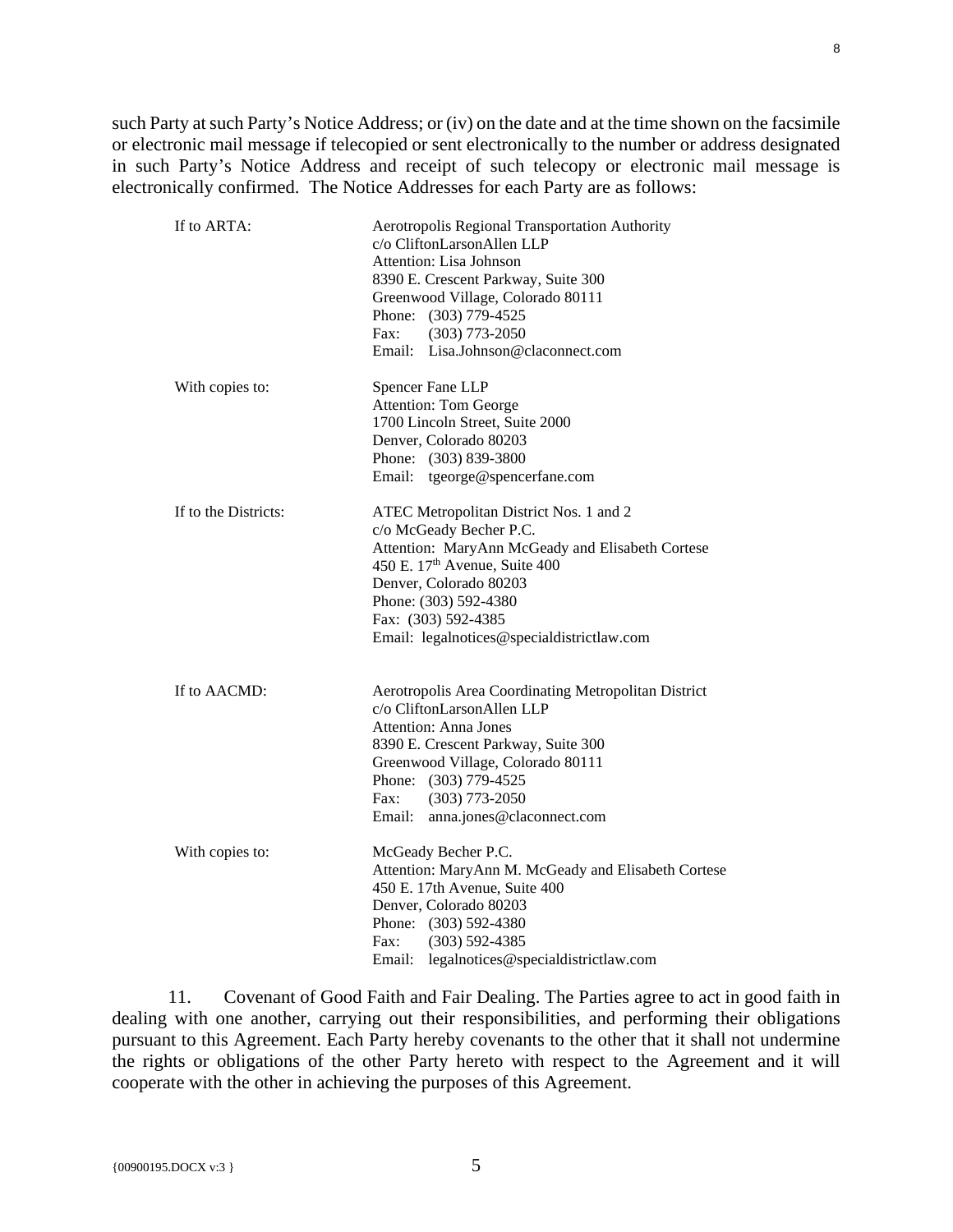12. Further Acts. Each of the Parties hereto shall execute and deliver all such documents and perform all such acts as reasonably necessary, from time to time, to carry out the matters contemplated by this Amended and Restated Agreement.

13. Entire Agreement; Headings for Convenience Only; Not to be Construed Against Drafter; No Implied Waiver. This Agreement, along with the Establishing Agreement and the Project IGA as referenced and incorporated herein, constitutes the entire agreement among the Parties hereto pertaining to the subject matter hereof. No change or addition is to be made to this Agreement except by written amendment executed by the Parties. The headings, captions and titles contained in this Agreement are intended for convenience of reference only and are of no meaning in the interpretation or effect of this Agreement. This Agreement shall not be construed more strictly against one Party than another merely by virtue of the fact that it may have been initially drafted by one of the Parties or its counsel, since all Parties have contributed substantially and materially to the preparation hereof. No failure by a Party to insist upon the strict performance of any term, covenant or provision contained in this Agreement, no failure by a Party to exercise any right or remedy under this Agreement, and no acceptance of full or partial payment owed to a Party during the continuance of any default by the other Party, shall constitute a waiver of any such term, covenant or provision, or a waiver of any such right or remedy, or a waiver of any such default unless such waiver is made in writing by the Party to be bound thereby. Any waiver of a breach of a term or a condition of this Agreement shall not prevent a subsequent act, which would have originally constituted a default under this Agreement, from having all the force and effect of a default.

14. Governing Law. This Agreement is entered into in Colorado and shall be construed and interpreted under the law of the State of Colorado without giving effect to principles of conflicts of law which would result in the application of any law other than the law of the State of Colorado.

15. Severability. If any provision of this Agreement is declared void or unenforceable, such provision shall be severed from this Agreement and shall not affect the enforceability of the remaining provisions of this Agreement.

16. Assignment; Binding Effect. Except as expressly permitted under this Agreement, none of the Parties hereto may assign any of its rights or obligations under this Agreement without the prior written consent of the other Parties, which consent may be withheld in each Party's sole and absolute discretion. This Agreement shall be binding upon and inure to the benefit of the Parties hereto and their permitted assigns.

17. Counterparts; Copies of Signatures. This Agreement may be executed in two (2) or more counterparts, each of which shall be deemed an original, but all of which together shall constitute one (1) and the same instrument. The signature pages from one (1) or more counterparts may be removed from such counterparts and such signature pages all attached to a single instrument so that the signatures of all Parties may be physically attached to a single document. This Agreement may be executed and delivered by electronic means, and execution and delivery of the signature page by such methods will be deemed to have the same effect as if the original signature had been delivered to the other Party.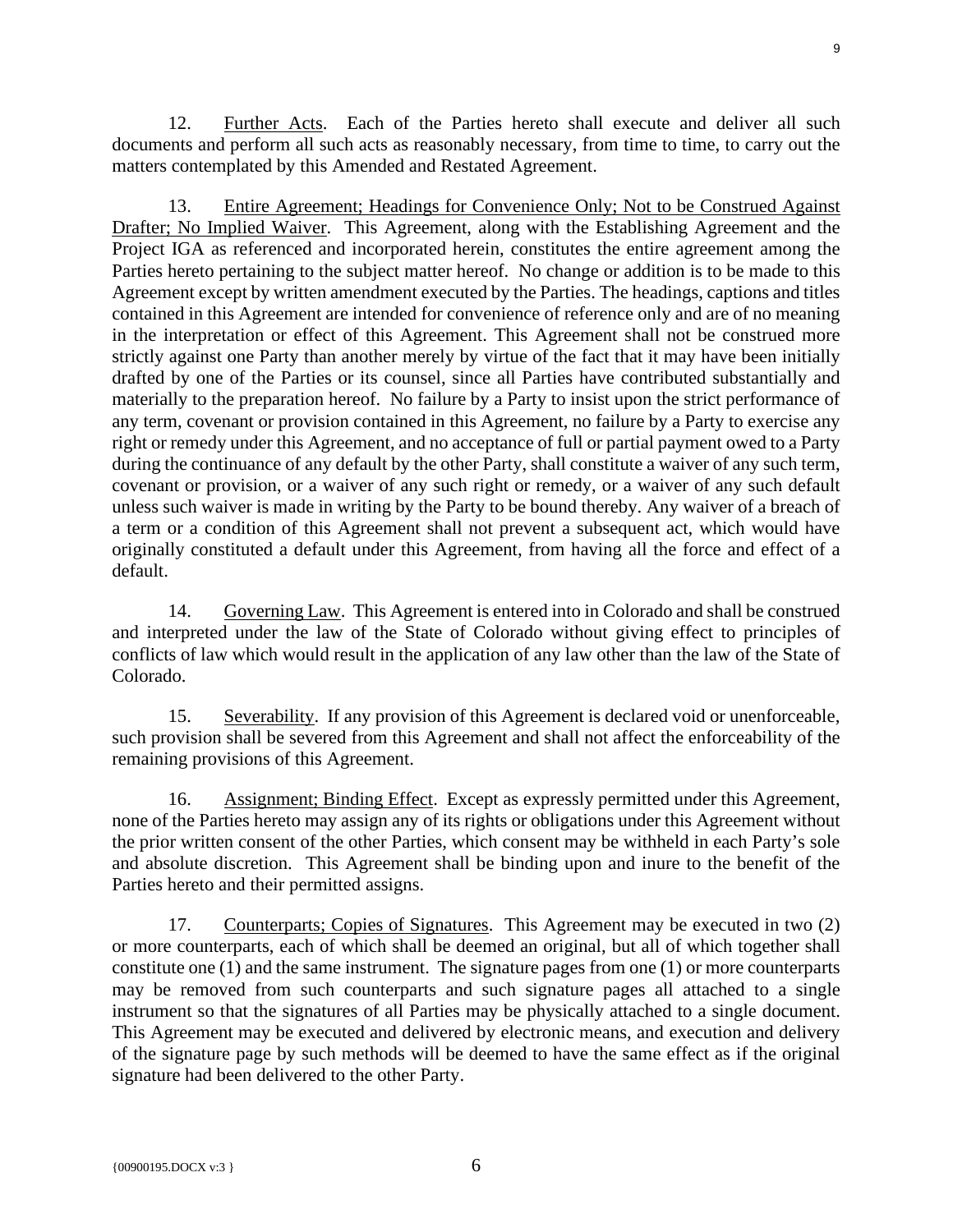18. Time of the Essence. Time is of the essence for performance or satisfaction of all requirements, conditions, or other provisions of this Agreement, subject to any specific time extensions set forth herein.

19. Computation of Time Periods. All time periods referred to in this Agreement shall include all Saturdays, Sundays and holidays, unless the period of time specifies business days. If the date to perform any act or give a notice with respect to this Agreement shall fall on a Saturday, Sunday or national holiday, the act or notice may be timely performed on the next succeeding day which is not a Saturday, Sunday or a national holiday.

20. No Waiver of Governmental Immunity. Notwithstanding any provision of this Agreement to the contrary, nothing in this Agreement shall be deemed a waiver of any protections afforded the Parties pursuant to Colorado law, including, but not limited to, the Colorado Governmental Immunity Act.

21. Third Party Beneficiaries. Nothing expressed or implied in this Agreement is intended or shall be construed to confer upon or to give to any person or entity other than the Parties any right, remedy, or claim under or by reason of this Agreement or any covenants, terms, conditions, or provisions thereof, and all the covenants, terms, conditions, and provisions in this Agreement by and on behalf of the Parties shall be for the sole and exclusive benefit of the Parties.

22. No Personal Liability. No elected official, director, officer, agent or employee of either Party shall be charged personally or held contractually liable by or under any term or provision of this Agreement or because of any breach thereof or because of its or their execution, approval or attempted execution of this Agreement.

*[remainder of page intentionally left blank, signature page follows]*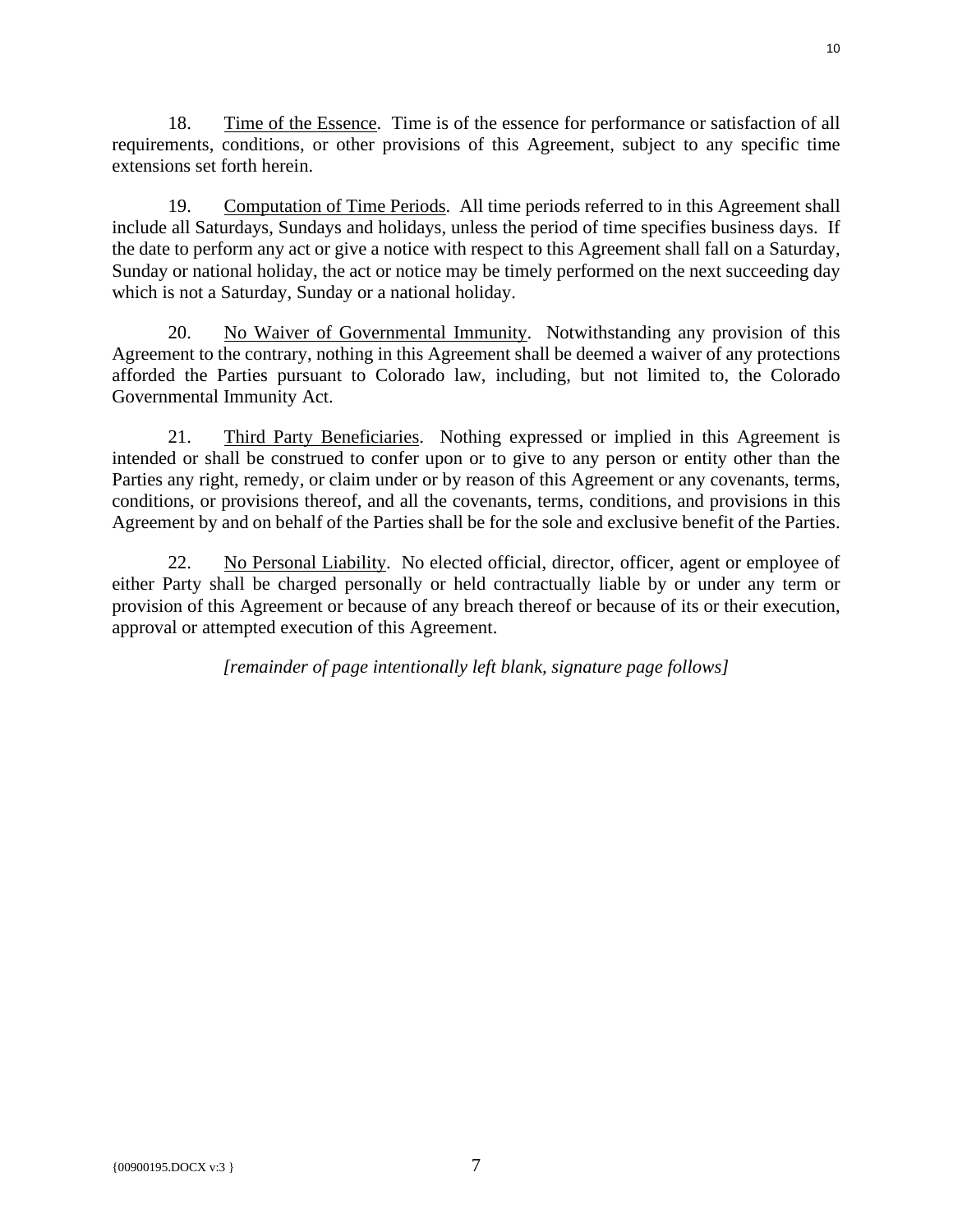IN WITNESS WHEREOF, the Parties have executed this INTERGOVERNMENTAL AGREEMENT REGARDING IMPOSITION, COLLECTION AND TRANSFER OF ARI MILL LEVIES effective as of the Effective Date first set forth above.

> *Approved unanimously by vote of the Board of Directors of the Aerotropolis Regional Transportation Authority on \_\_\_\_\_\_\_\_\_\_\_\_\_\_\_\_.*

# **AEROTROPOLIS REGIONAL TRANSPORTATION AUTHORITY**,

a political subdivision and body corporate of the State of Colorado formed pursuant to C.R.S. Section 43-4-601

By: <u> 1980 - Johann Barbara, martxa alemaniar a</u>

Name: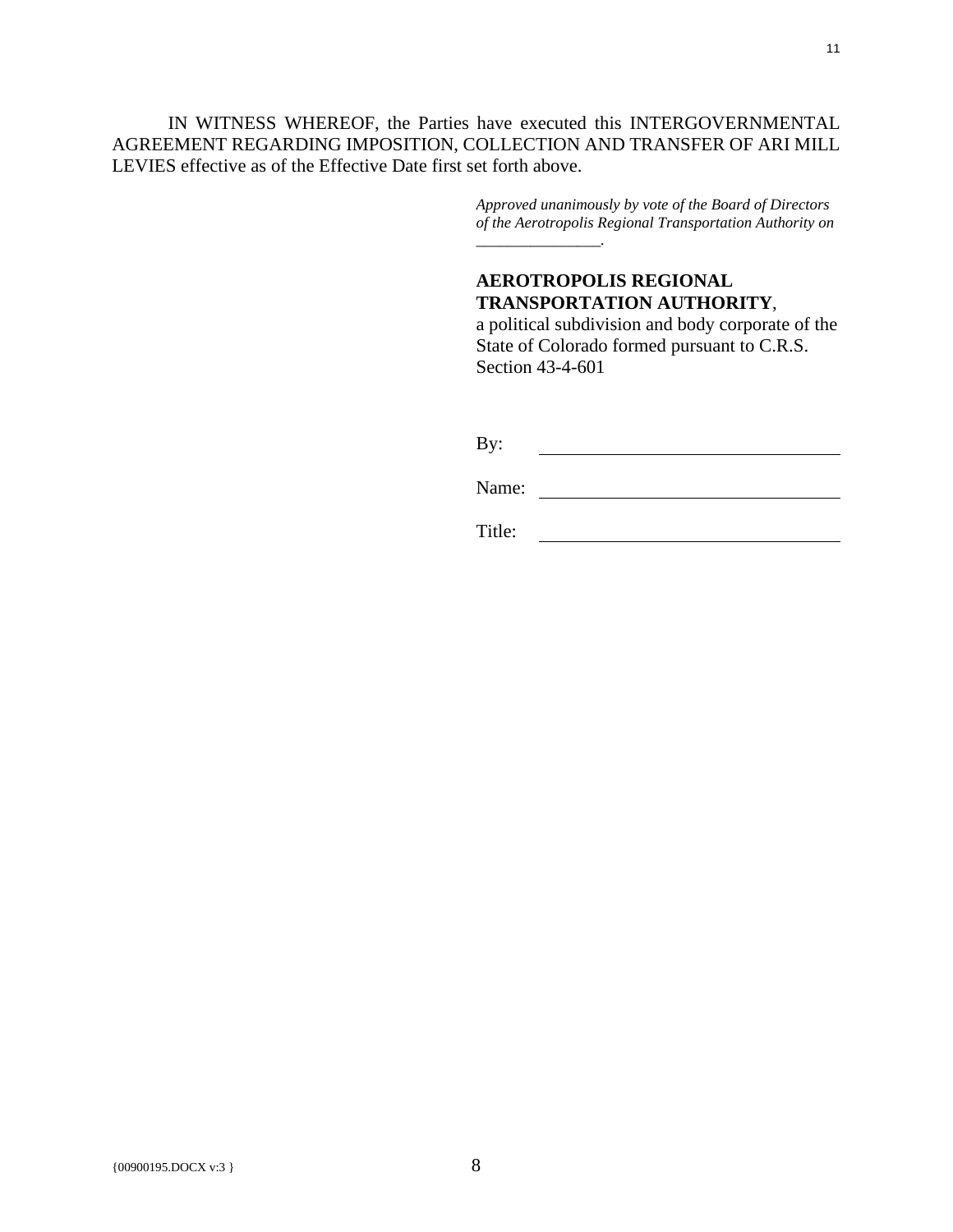## **ATEC METROPOLITAN DISTRICT NO. 1**,

a political subdivision and quasi-municipal corporation of the State of Colorado

Name:

Title: <u> 1989 - Johann Barbara, martin amerikan per</u>

#### **ATEC METROPOLITAN DISTRICT NO. 2**,

a political subdivision and quasi-municipal corporation of the State of Colorado

By: 

Name:

Title:

# **AEROTROPOLIS AREA COORDINATING METROPOLITAN**

**DISTRICT**, a political subdivision and quasimunicipal corporation of the State of Colorado

By: 

Name: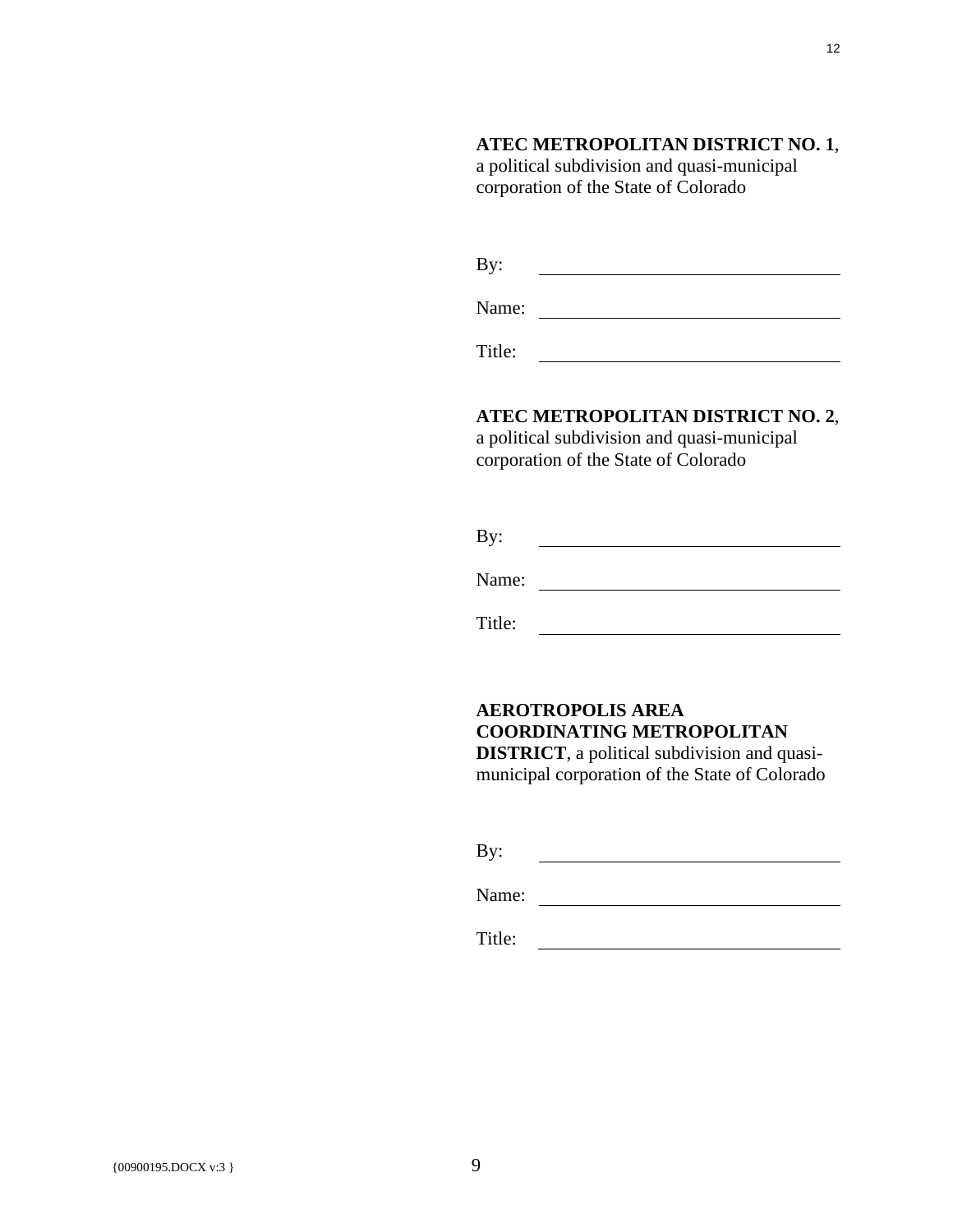## <span id="page-12-0"></span>**INTERGOVERNMENTAL AGREEMENT REGARDING IMPOSITION, COLLECTION AND TRANSFER OF ARI MILL LEVIES**

This **INTERGOVERNMENTAL AGREEMENT REGARDING IMPOSITION, COLLECTION AND TRANSFER OF ARI MILL LEVIES** (this "**Agreement**") is made and entered into the day of day of the state of antiamong **THE AURORA HIGHLANDS METROPOLITAN DISTRICT NO. 1**, **THE AURORA HIGHLANDS METROPOLITAN DISTRICT NO. 2** and **THE AURORA HIGHLANDS METROPOLITAN DISTRICT NO. 3**, each a quasi-municipal corporation and political subdivision of the State of Colorado (collectively, the "**Districts**," and each a "**District**," as the content implies), the **AEROTROPOLIS AREA COORDINATING METROPOLITAN DISTRICT,** a quasi-municipal corporation and political subdivision of the State of Colorado ("**AACMD**"), and the **AEROTROPOLIS REGIONAL TRANSPORTATION AUTHORITY**, a political subdivision and body corporate of the State of Colorado formed pursuant to the Regional Transportation Authority Law, Sections 43-4-601, *et seq*., C.R.S. ("**RTA Law**) ("**ARTA**," or the "**Authority**"). ARTA, AACMD, and the Districts are referred to collectively herein as the "**Parties**" and individually as a "**Party**."

#### **RECITALS**

A. The Parties, as Colorado governmental entities, are constitutionally and statutorily empowered pursuant to Colo. Const., Article XIV, §18, and Sections 29-1-201, *et seq.*, C.R.S., to cooperate or contract via intergovernmental agreement with one another to provide functions, services, or facilities authorized to each cooperating government.

B. ARTA was organized in accordance with the RTA Law and pursuant to the Intergovernmental Agreement Among the Board of County Commissioners of the County of Adams, the City of Aurora and the AACMD Establishing the Aerotropolis Regional Transportation Authority dated February 27, 2018, as amended and supplemented from time to time (the "**Establishing Agreement**"), for the general purposes of constructing, or causing to be constructed, a Regional Transportation System as set forth in the Capital Plan of the Establishing Agreement generally to serve the regional transportation infrastructure needs of the area surrounding Denver International Airport (any capitalized terms used but not defined in this Agreement shall have the meanings ascribed to them in the Establishing Agreement).

C. The Districts were formed pursuant to the Special District Act, Article 1 of Title 32, C.R.S., as amended from time to time (the "**Special District Act**"), by orders of the District Court for Adams County, Colorado entered on November 14, 2019, and after approval of their eligible electors at organizational elections held on November 5, 2019, and their general purpose is to plan for, design, acquire, construct, install, relocate, redevelop, and finance certain public improvements as described in and in compliance with the consolidated service for the Districts, as the same may be amended from time to time, approved by the City of Aurora City Council on August 6, 2018 (the "**Service Plan**").

D. AACMD was originally formed pursuant to the Special District Act on December 7, 2004, and its general purpose is to plan for, design, acquire, construct, install, relocate, redevelop, and finance certain public improvements as described in AACMD's First Amended and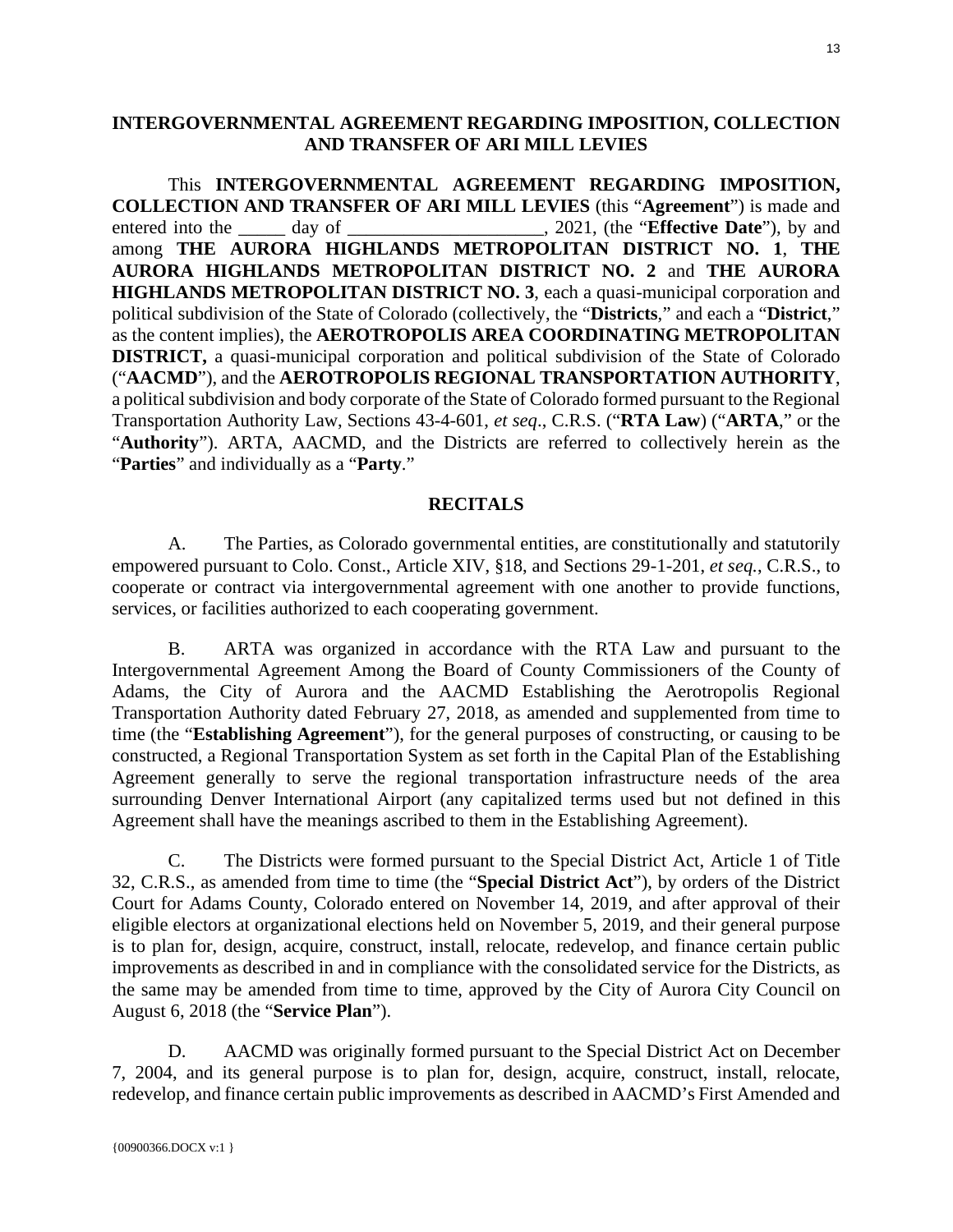Restated Service Plan approved by the City of Aurora on October 16, 2017, as the same may be amended from time to time.

E. Pursuant to that certain Resolution of the Board of Directors of the Aerotropolis Regional Transportation Authority Including Property into the Authority Boundaries (ATEC and GVRE Properties) adopted by ARTA's Board of Directors on March 3, 2021, and consistent with the provisions of the Establishing Agreement and the RTA Law, all of the property located within the boundaries of the Districts has been included within the Authority's Boundaries.

F. Following its inclusion into the Authority's Boundaries, all of the property located within the boundaries of the Districts and the Districts' Inclusion Area Boundaries (as defined in the Service Plan) and all activities occurring thereon are subject to the revenue-raising powers of the Authority and subject to the same mill levies and other taxes levied or to be levied on other similarly situated property at the time the property was included.

G. ARTA is authorized by the Establishing Agreement, voter approval, the RTA Law, and other relevant laws to impose a uniform mill levy of 5.000 mills on all taxable property within its boundaries (the "**ARTA Mill Levy**"); however, pursuant to Section 43-4-605(1)(j.5)(II), C.R.S. (2019), ARTA's statutory authority to impose such a mill levy will be repealed effective January 1, 2029, unless the RTA Law is amended.

H. The Service Plan requires the Districts under certain circumstances to impose an ARI Mill Levy (as used herein, "**ARI Mill Levy**," or "**ARI Mill Levies**," has the meaning set forth in the Service Plan) and to deposit the revenues associated therewith with AACMD to be spent only in accordance with a Regional Intergovernmental Improvements Agreement."

I. ARTA previously issued general obligation bonds on June 26, 2019 (the "**2019 Bonds**") and expects to issue several additional series of general obligation bonds or other financial obligations in the future to fund, in part, the Regional Transportation System (the "**Future ARTA Bonds**," and together with the 2019 Bonds, the "**ARTA Bonds**").

J. ARTA pledged its revenues associated with the ARTA Mill Levy to the 2019 Bonds, and it is expected that ARTA will similarly pledge its revenues associated with the ARTA Mill Levy to the Future ARTA Bonds.

K. Contemporaneously with the execution of this Agreement, ARTA and the Districts will enter into that certain Intergovernmental Agreement Regarding Regional Transportation System Project Funding and Construction (the "**Project IGA**"), which Project IGA will set forth various agreements between the parties regarding the funding of specific components of ARTA's Regional Transportation System. In furtherance of the purposes set forth in the Project IGA, and as further set forth herein, the Districts are willing to supplement the ARTA Mill Levy with revenues derived from the imposition of the Districts' ARI Mill Levies, as applicable.

L. The Parties desire to enter into this Agreement in order to set forth their mutual understanding regarding the process by which the Districts will impose, collect and transfer to ARTA the ARI Mill Levies, consistent with the provisions of the Service Plan, together with such other matters, all as further set forth herein.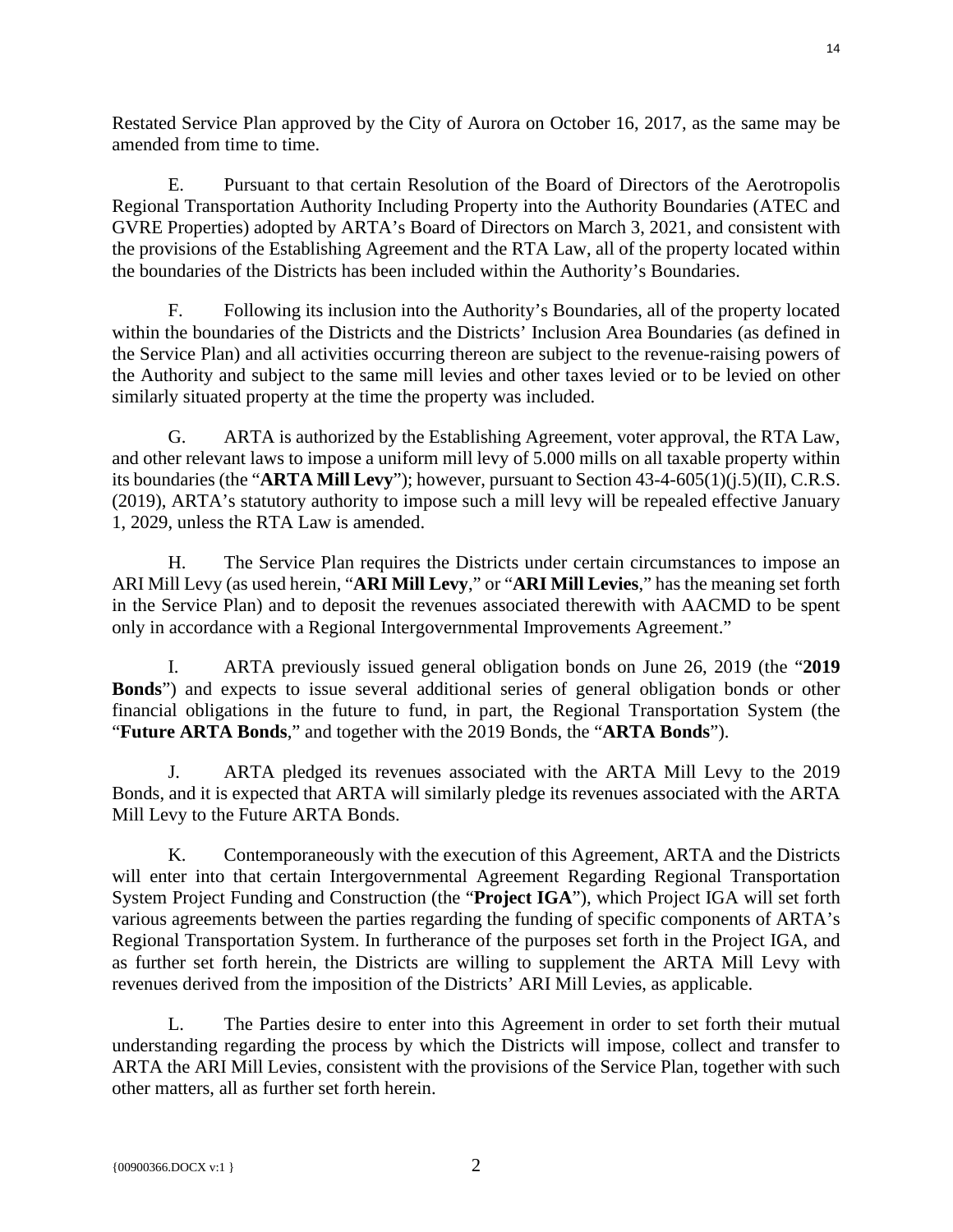#### **AGREEMENT**

NOW THEREFORE, for good and valuable consideration, the receipt and sufficiency of which are hereby acknowledged, and in consideration of the foregoing recitals which are incorporated herein as though fully set forth below, the Parties agree as follows:

1. ARTA Mill Levy. ARTA agrees that it will, in each year that it is both permitted by law to do so and otherwise required to do so by any indenture, resolution or other instrument relating to the issuance of any ARTA Bonds, impose the ARTA Mill Levy as a uniform mill levy of 5.000 mills on all taxable property within its boundaries consistent with the provisions of the Establishing Agreement. ARTA expects and intends each indenture, resolution or other instrument relating to the issuance of any ARTA Bonds to include a covenant requiring it to impose the ARTA Mill Levy to support the payment of such ARTA Bonds in each year that it is permitted by law to do so.

2. Annual Notice. ARTA agrees that it will, annually in each year it is required to do so under the circumstances set forth in Section 1 hereof, take formal action to impose the ARTA Mill Levy for collection in the subsequent year no later than December 1 of the then current year and provide written notice of such action to the Districts on or before December 5th of such year.

3. Imposition, Collection and Transfer of ARI Mill Levies. Each District individually agrees that it will, beginning in 2021 for collection in 2022 and continuing in each year thereafter until the Establishing Agreement is terminated on its terms, impose an ARI Mill Levy equal to five (5) mills, plus any applicable Gallagher Adjustment (as defined in the Service Plan), minus any ARTA Mill Levy, on all property within their boundaries, as such boundaries may be amended from time to time by the inclusion of property, and transfer the revenues derived therefrom to ARTA within sixty (60) days of the District's receipt for use by ARTA in ARTA's discretion as all other legally available revenues of ARTA (the "**ARI Mill Levy Revenues**"). The intent of the Parties in this Section 3 is to ensure that in the event the RTA Law is not amended as described in Recital G and/or there are changes in the method of calculating assessed valuation or any constitutionally mandated tax credit, cut or abatement, to the extent possible, the actual tax revenues generated by the ARTA Mill Levy and the ARI Mill Levies of the Districts, and available to ARTA, are not diminished as a result. For purposes of the foregoing, a change in the ratio of actual valuation shall be deemed to be a change in the method of calculating assessed valuation.

4. Other ARI Mill Levy Revenues. In addition to the Districts' obligations to impose the ARI Mill Levies and transfer the revenues derived therefrom to ARTA as set forth herein the Districts agree that they will transfer to ARTA any and all revenues derived from ARI Mill Levies imposed by the Districts prior to the Effective Date of this Agreement (including but not limited to any ARI Mill Levies imposed for 2020 and collected in 2021) ("**Existing ARI Mill Levy Revenues**"), as applicable. The Districts shall transfer any such Existing ARI Mill Levy Revenues to ARTA within 60 days of the Effective Date or Districts' receipt of the same, as applicable. ARTA shall utilize any and all Existing ARI Mill Levy Revenues transferred to ARTA by the Districts to fund the Regional Transportation System, in ARTA's discretion, consistent with the Establishing Agreement.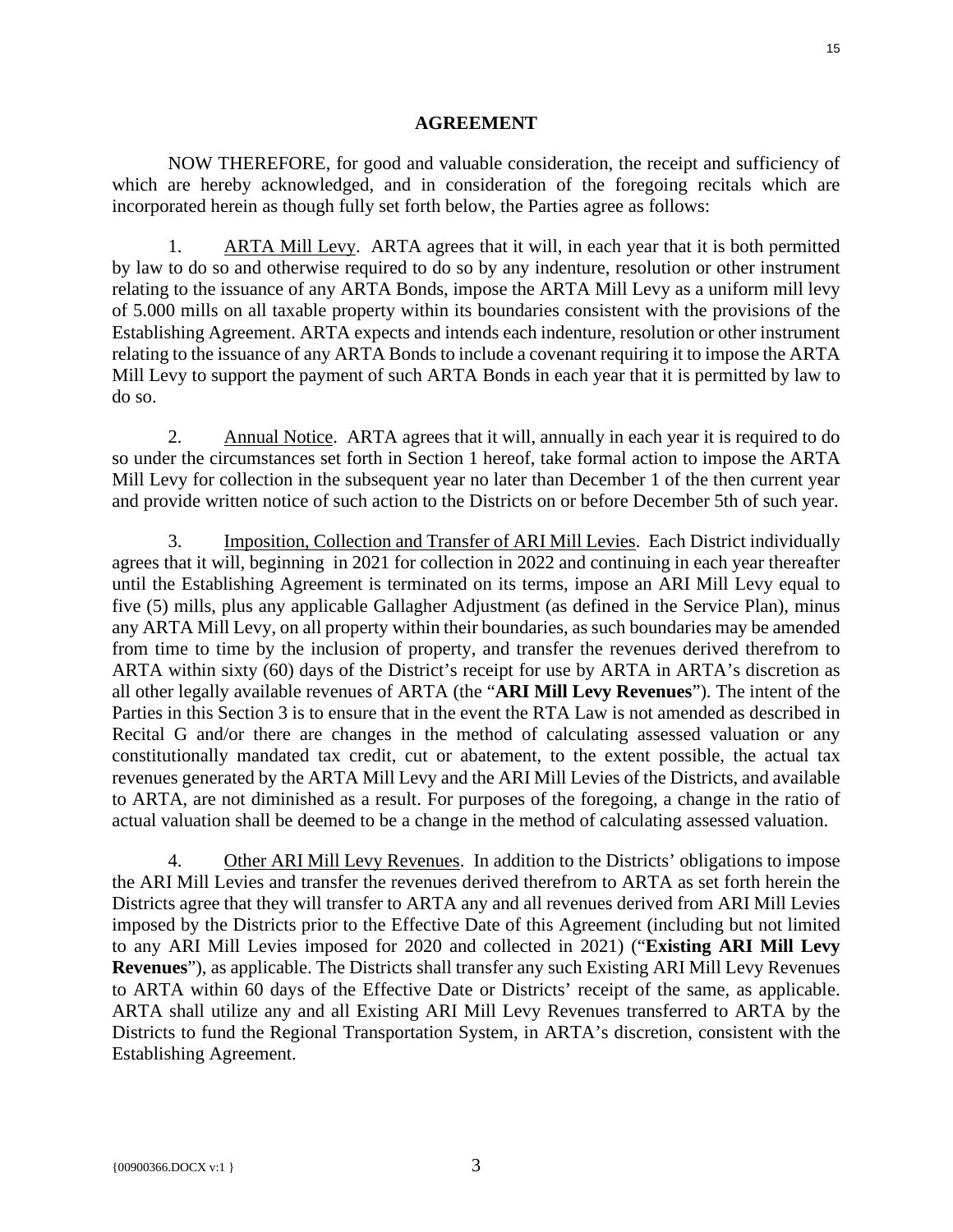5. Transfer of ARI Mill Levy Revenues to ARTA. The Districts shall transfer to ARTA any and all ARI Mill Levy Revenues and Existing ARI Mill Levy Revenues received by the Districts within sixty 60 (60) days of the Districts' receipt.

6. Transfer Methods. The transfers of funds between the Parties required by this Agreement may be accomplished by any means mutually agreeable to the applicable Parties from time to time.

7. Exclusion of Property from the Districts; ARTA Consent Required. The Parties understand and agree that ARTA may rely upon the ARI Mill Levy Revenues, in part, to fund the Regional Transportation System and may pledge such revenues to the ARTA Bonds. Therefore, the Districts agree they shall not during the term of this Agreement exclude from their respective boundaries any property without the prior written consent of ARTA.

8. Regional Intergovernmental Improvements Agreement. The Parties intend that the Establishing Agreement is the Regional Intergovernmental Improvements Agreement pursuant to the Service Plan and that this Agreement satisfies the requirement under the Service Plan for the Districts and AACMD to enter into an intergovernmental agreement governing their relationship and the financing, construction, and operation of the certain improvements contemplated in the Service Plan. AACMD acknowledges and agrees that the Districts are separately working together to cooperatively fund, construct, install, and operate other improvements that will not be funded in whole or in part with revenues derived from the ARI Mill Levies or the ARTA Mill Levy. It is the intent of the Parties that this Agreement fulfills the purposes of directing how the revenues derived from the ARI Mill Levies imposed by the Districts shall be spent on Regional Improvements (as defined in the Service Plan) and shall also be considered a Regional Intergovernmental Improvements Agreement under the Service Plan since it directly assists in the implementation of funding of a Regional Transportation System as set forth in the Establishing Agreement.

9. Default/Remedies. In the event of a material breach or default of this Agreement by any Party, the non-defaulting Party(ies) shall be entitled to exercise all remedies available at law or in equity after the provision of thirty (30) days' prior written notice of the alleged breach or default to the other Parties. In the event of any litigation, arbitration or other proceeding to enforce the terms, covenants or conditions hereof, the prevailing Party in such proceeding shall obtain as part of its judgment or award its reasonable attorneys' fees.

10. Notices and Communications. All notices, statements, demands, requirements, approvals or other communications and documents ("**Communications**") required or permitted to be given, served, or delivered by or to any Party or any intended recipient under this Agreement shall be in writing and shall be given to the applicable address set forth below ("**Notice Address**"). Communications to a Party shall be deemed to have been duly given (i) on the date and at the time of delivery if delivered personally to the Party to whom notice is given at such Party's Notice Address; or (ii) on the date and at the time of delivery or refusal of acceptance of delivery if delivered or attempted to be delivered by an overnight courier service to the Party to whom notice is given at such Party's Notice Address; or (iii) on the date of delivery or attempted delivery shown on the return receipt if mailed to the Party to whom notice is to be given by first-class mail, sent by registered or certified mail, return receipt requested, postage prepaid and properly addressed to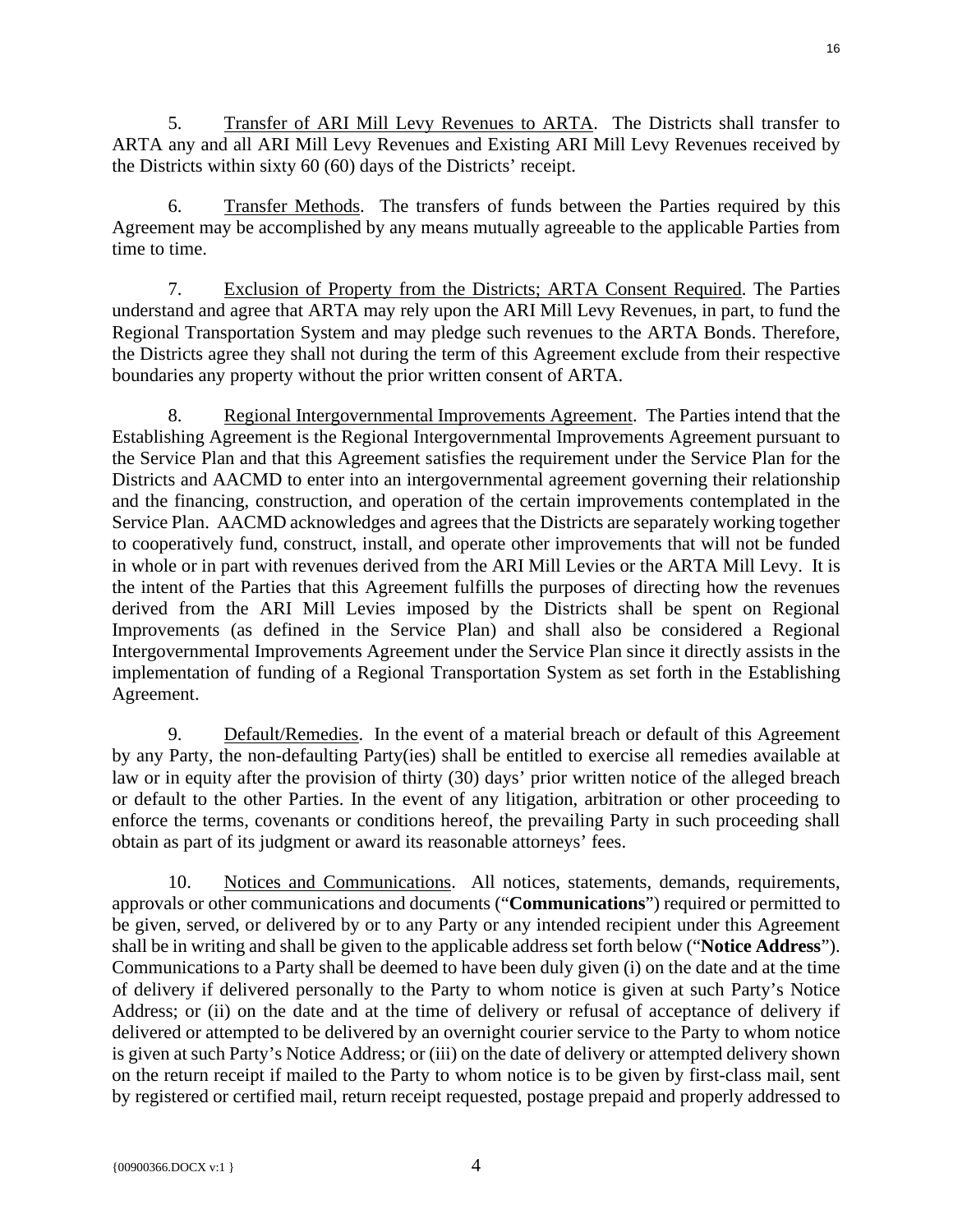such Party at such Party's Notice Address; or (iv) on the date and at the time shown on the facsimile or electronic mail message if telecopied or sent electronically to the number or address designated in such Party's Notice Address and receipt of such telecopy or electronic mail message is electronically confirmed. The Notice Addresses for each Party are as follows:

| If to ARTA:          | Aerotropolis Regional Transportation Authority<br>c/o CliftonLarsonAllen LLP<br>Attention: Lisa Johnson<br>8390 E. Crescent Parkway, Suite 300<br>Greenwood Village, Colorado 80111<br>Phone: (303) 779-4525<br>Fax:<br>$(303)$ 773-2050<br>Email: Lisa.Johnson@claconnect.com          |
|----------------------|-----------------------------------------------------------------------------------------------------------------------------------------------------------------------------------------------------------------------------------------------------------------------------------------|
| With copies to:      | Spencer Fane LLP<br><b>Attention: Tom George</b><br>1700 Lincoln Street, Suite 2000<br>Denver, Colorado 80203<br>Phone: (303) 839-3800<br>Email: tgeorge@spencerfane.com                                                                                                                |
| If to the Districts: | The Aurora Highlands Metropolitan Districts Nos. 1, 2 and 3<br>c/o Collins Cockrel & Cole<br><b>Attention: Matthew Ruhland</b><br>390 Union Blvd., Suite 400<br>Denver, Colorado 80228-1556<br>Phone: (303) 986-1551<br>Fax: (303) 986-1755<br>Email: mruhland@cccfirm.com              |
| If to AACMD:         | Aerotropolis Area Coordinating Metropolitan District<br>c/o CliftonLarsonAllen LLP<br><b>Attention: Anna Jones</b><br>8390 E. Crescent Parkway, Suite 300<br>Greenwood Village, Colorado 80111<br>Phone: (303) 779-4525<br>Fax:<br>$(303)$ 773-2050<br>Email: anna.jones@claconnect.com |
| With copies to:      | McGeady Becher P.C.<br>Attention: MaryAnn M. McGeady and Elisabeth Cortese<br>450 E. 17th Avenue, Suite 400<br>Denver, Colorado 80203<br>Phone: (303) 592-4380<br>Fax:<br>$(303)$ 592-4385<br>Email:<br>legalnotices@specialdistrictlaw.com                                             |

11. Covenant of Good Faith and Fair Dealing. The Parties agree to act in good faith in dealing with one another, carrying out their responsibilities, and performing their obligations pursuant to this Agreement. Each Party hereby covenants to the other that it shall not undermine the rights or obligations of the other Party hereto with respect to the Agreement and it will cooperate with the other in achieving the purposes of this Agreement.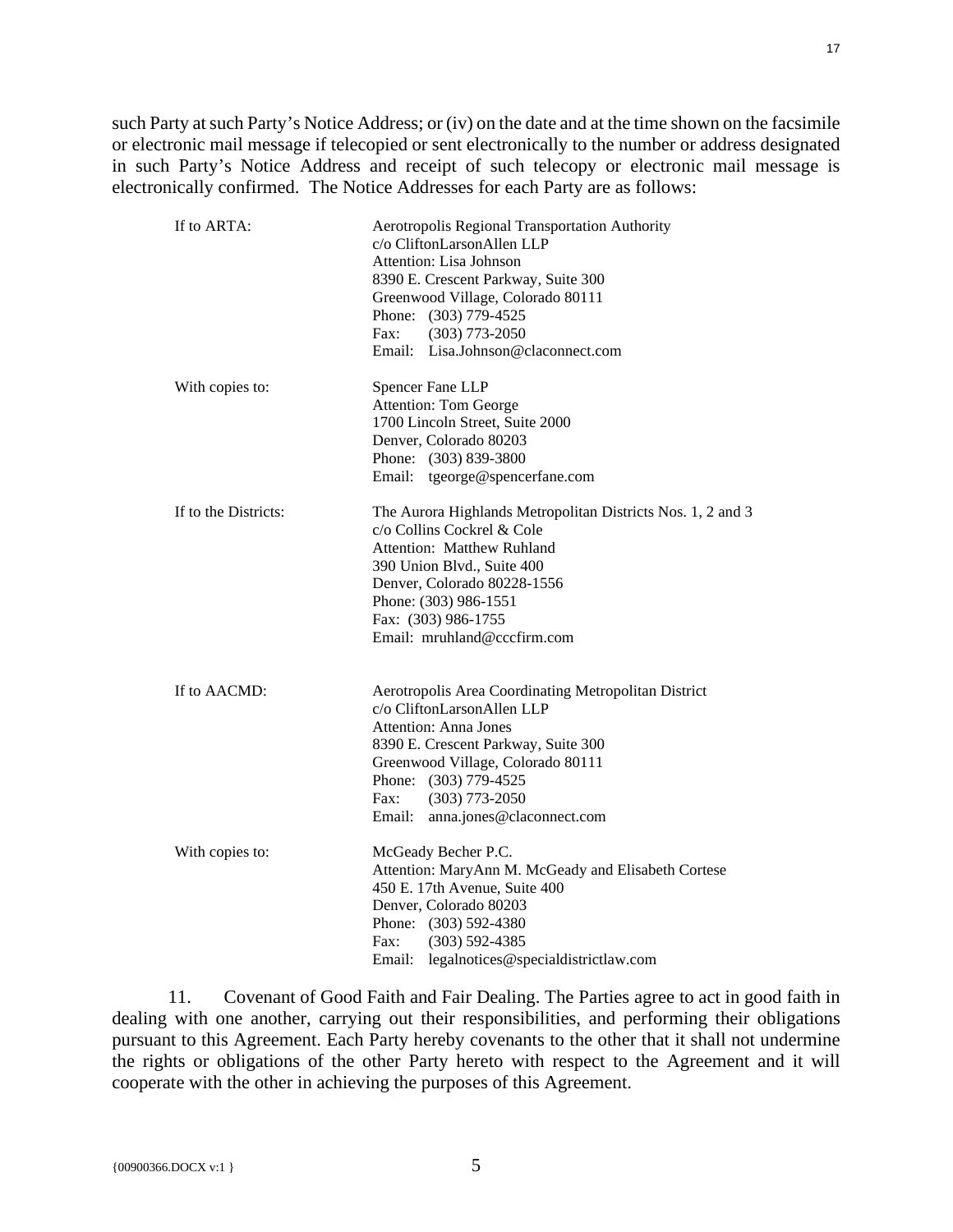12. Further Acts. Each of the Parties hereto shall execute and deliver all such documents and perform all such acts as reasonably necessary, from time to time, to carry out the matters contemplated by this Amended and Restated Agreement.

13. Entire Agreement; Headings for Convenience Only; Not to be Construed Against Drafter; No Implied Waiver. This Agreement, along with the Establishing Agreement and the Project IGA as referenced and incorporated herein, constitutes the entire agreement among the Parties hereto pertaining to the subject matter hereof. No change or addition is to be made to this Agreement except by written amendment executed by the Parties. The headings, captions and titles contained in this Agreement are intended for convenience of reference only and are of no meaning in the interpretation or effect of this Agreement. This Agreement shall not be construed more strictly against one Party than another merely by virtue of the fact that it may have been initially drafted by one of the Parties or its counsel, since all Parties have contributed substantially and materially to the preparation hereof. No failure by a Party to insist upon the strict performance of any term, covenant or provision contained in this Agreement, no failure by a Party to exercise any right or remedy under this Agreement, and no acceptance of full or partial payment owed to a Party during the continuance of any default by the other Party, shall constitute a waiver of any such term, covenant or provision, or a waiver of any such right or remedy, or a waiver of any such default unless such waiver is made in writing by the Party to be bound thereby. Any waiver of a breach of a term or a condition of this Agreement shall not prevent a subsequent act, which would have originally constituted a default under this Agreement, from having all the force and effect of a default.

14. Governing Law. This Agreement is entered into in Colorado and shall be construed and interpreted under the law of the State of Colorado without giving effect to principles of conflicts of law which would result in the application of any law other than the law of the State of Colorado.

15. Severability. If any provision of this Agreement is declared void or unenforceable, such provision shall be severed from this Agreement and shall not affect the enforceability of the remaining provisions of this Agreement.

16. Assignment; Binding Effect. Except as expressly permitted under this Agreement, none of the Parties hereto may assign any of its rights or obligations under this Agreement without the prior written consent of the other Parties, which consent may be withheld in each Party's sole and absolute discretion. This Agreement shall be binding upon and inure to the benefit of the Parties hereto and their permitted assigns.

17. Counterparts; Copies of Signatures. This Agreement may be executed in two (2) or more counterparts, each of which shall be deemed an original, but all of which together shall constitute one (1) and the same instrument. The signature pages from one (1) or more counterparts may be removed from such counterparts and such signature pages all attached to a single instrument so that the signatures of all Parties may be physically attached to a single document. This Agreement may be executed and delivered by electronic means, and execution and delivery of the signature page by such methods will be deemed to have the same effect as if the original signature had been delivered to the other Party.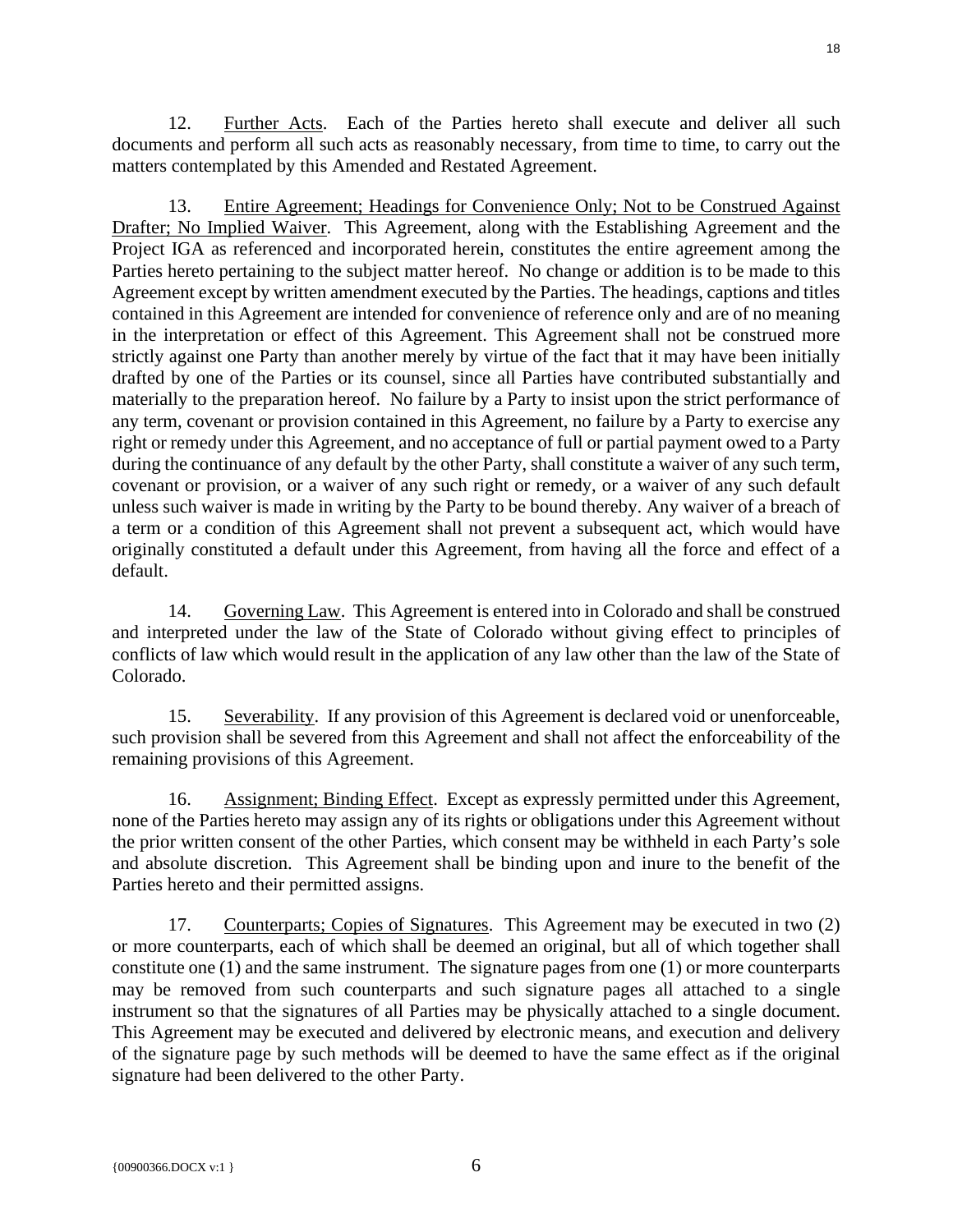18. Time of the Essence. Time is of the essence for performance or satisfaction of all requirements, conditions, or other provisions of this Agreement, subject to any specific time extensions set forth herein.

19. Computation of Time Periods. All time periods referred to in this Agreement shall include all Saturdays, Sundays and holidays, unless the period of time specifies business days. If the date to perform any act or give a notice with respect to this Agreement shall fall on a Saturday, Sunday or national holiday, the act or notice may be timely performed on the next succeeding day which is not a Saturday, Sunday or a national holiday.

20. No Waiver of Governmental Immunity. Notwithstanding any provision of this Agreement to the contrary, nothing in this Agreement shall be deemed a waiver of any protections afforded the Parties pursuant to Colorado law, including, but not limited to, the Colorado Governmental Immunity Act.

21. Third Party Beneficiaries. Nothing expressed or implied in this Agreement is intended or shall be construed to confer upon or to give to any person or entity other than the Parties any right, remedy, or claim under or by reason of this Agreement or any covenants, terms, conditions, or provisions thereof, and all the covenants, terms, conditions, and provisions in this Agreement by and on behalf of the Parties shall be for the sole and exclusive benefit of the Parties.

22. No Personal Liability. No elected official, director, officer, agent or employee of either Party shall be charged personally or held contractually liable by or under any term or provision of this Agreement or because of any breach thereof or because of its or their execution, approval or attempted execution of this Agreement.

*[remainder of page intentionally left blank, signature page follows]*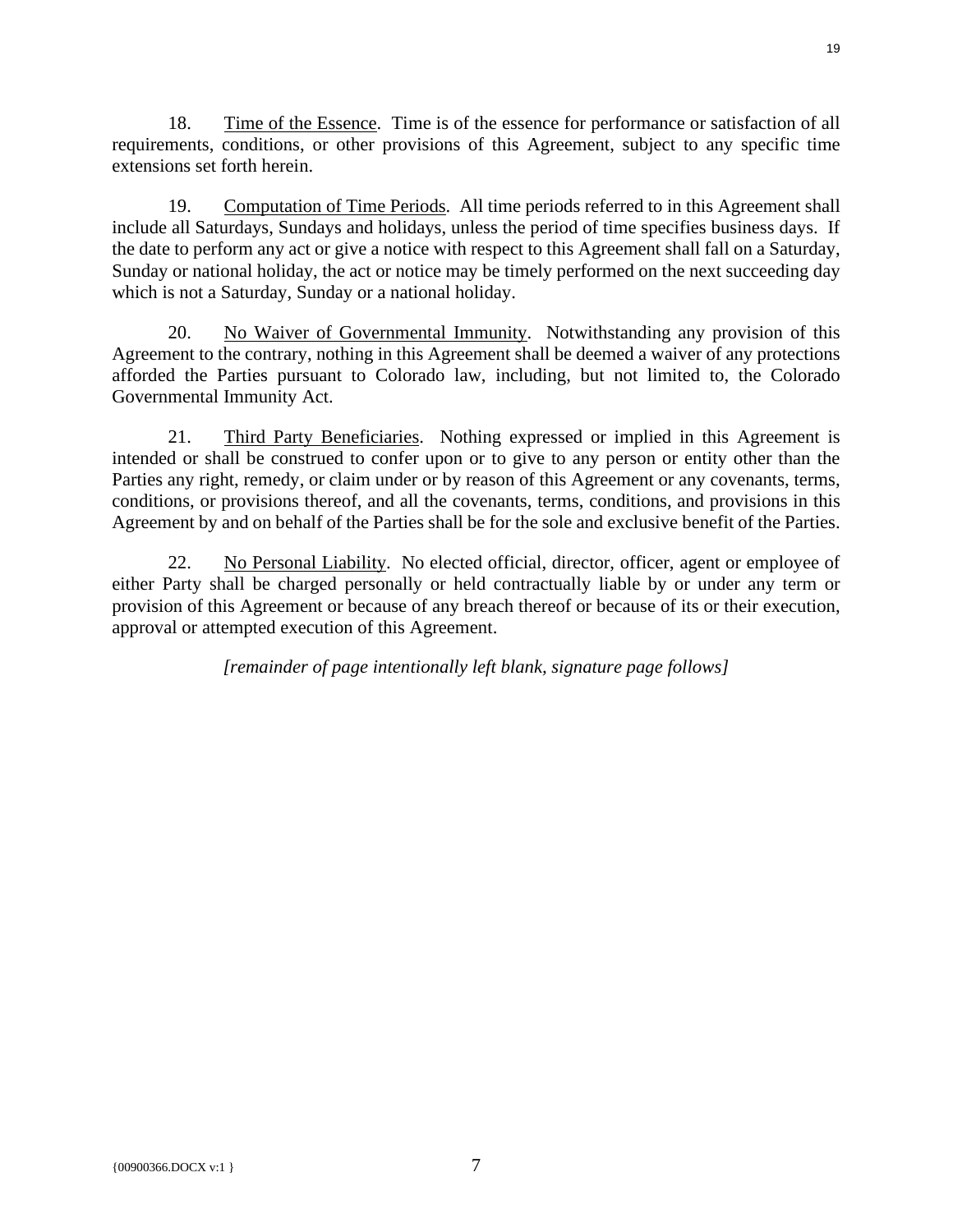IN WITNESS WHEREOF, the Parties have executed this INTERGOVERNMENTAL AGREEMENT REGARDING IMPOSITION, COLLECTION AND TRANSFER OF ARI MILL LEVIES effective as of the Effective Date first set forth above.

> *Approved unanimously by vote of the Board of Directors of the Aerotropolis Regional Transportation Authority on \_\_\_\_\_\_\_\_\_\_\_\_\_\_\_\_.*

# **AEROTROPOLIS REGIONAL TRANSPORTATION AUTHORITY**,

a political subdivision and body corporate of the State of Colorado formed pursuant to C.R.S. Section 43-4-601

| By: |  |
|-----|--|
|     |  |

Name: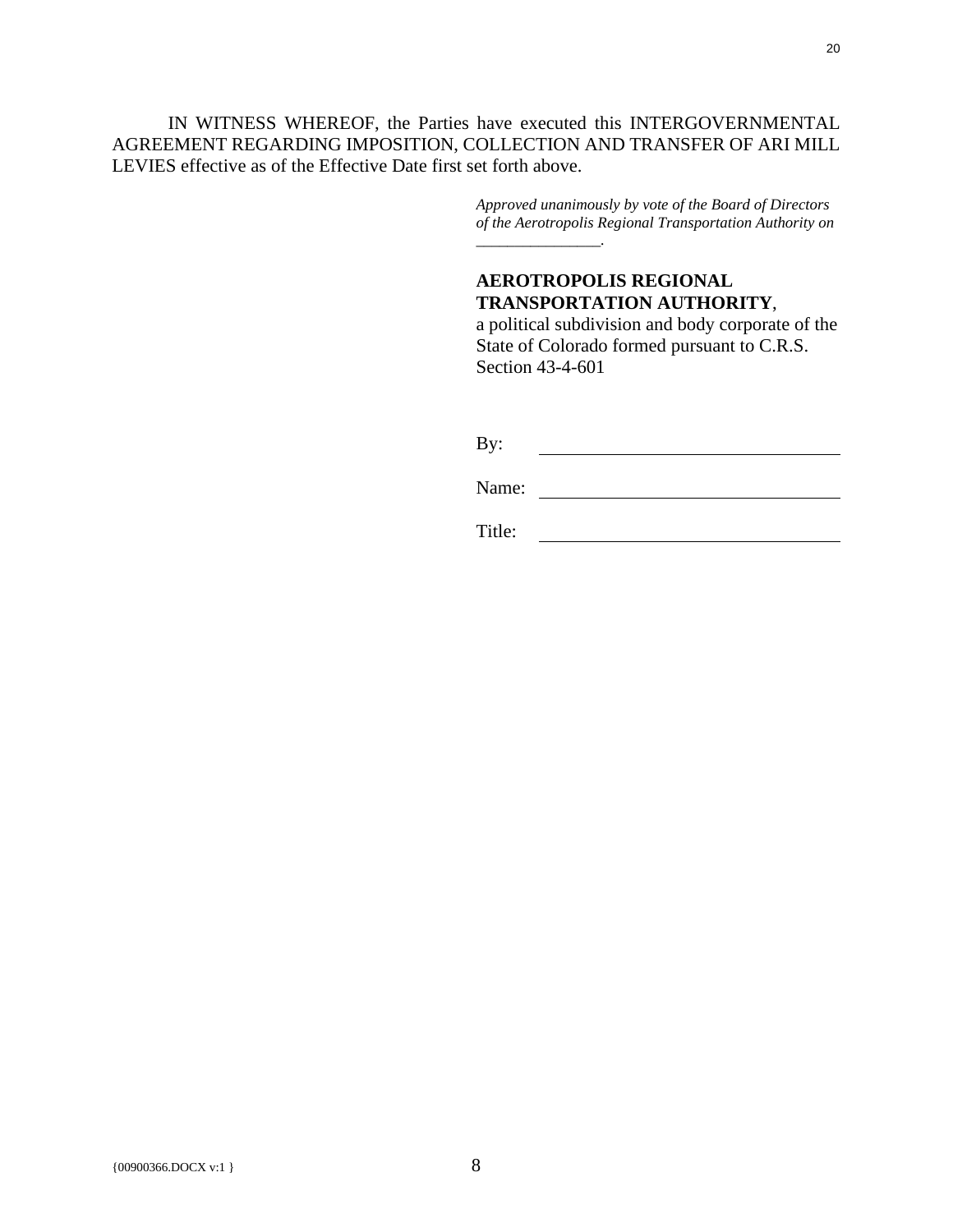# **THE AURORA HIGHLANDS METROPOLITAN DISTRICT NO. 1**, a

political subdivision and quasi-municipal corporation of the State of Colorado

By: <u> 1989 - Johann Barbara, martin a</u>

Name:

Title:

# **THE AURORA HIGHLANDS METROPOLITAN DISTRICT NO. 2**, a

political subdivision and quasi-municipal corporation of the State of Colorado

Name:

Title:

## **THE AURORA HIGHLANDS METROPOLITAN DISTRICT NO. 3**, a political subdivision and quasi-municipal

corporation of the State of Colorado

| By: |  |  |
|-----|--|--|
|     |  |  |

Name:

Title: <u> 1989 - Johann Barbara, martin a</u>

<u> 1980 - Johann Barn, mars ann an t-Amhain Aonaich an t-Aonaich an t-Aonaich ann an t-Aonaich ann an t-Aonaich</u>

By:

21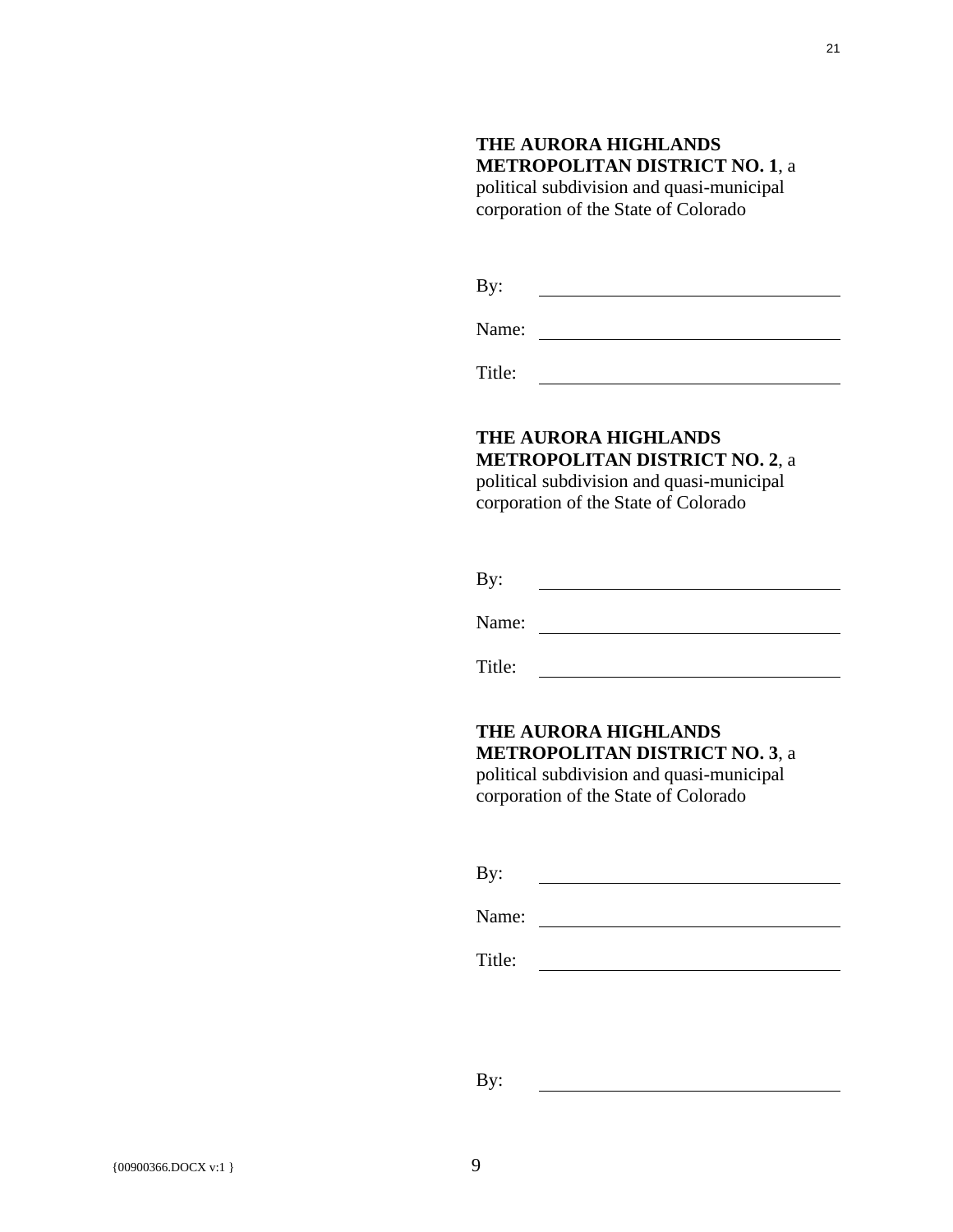# **AEROTROPOLIS AREA COORDINATING METROPOLITAN**

**DISTRICT**, a political subdivision and quasimunicipal corporation of the State of Colorado

By: <u> 1989 - Johann Barbara, martin d</u>

Name: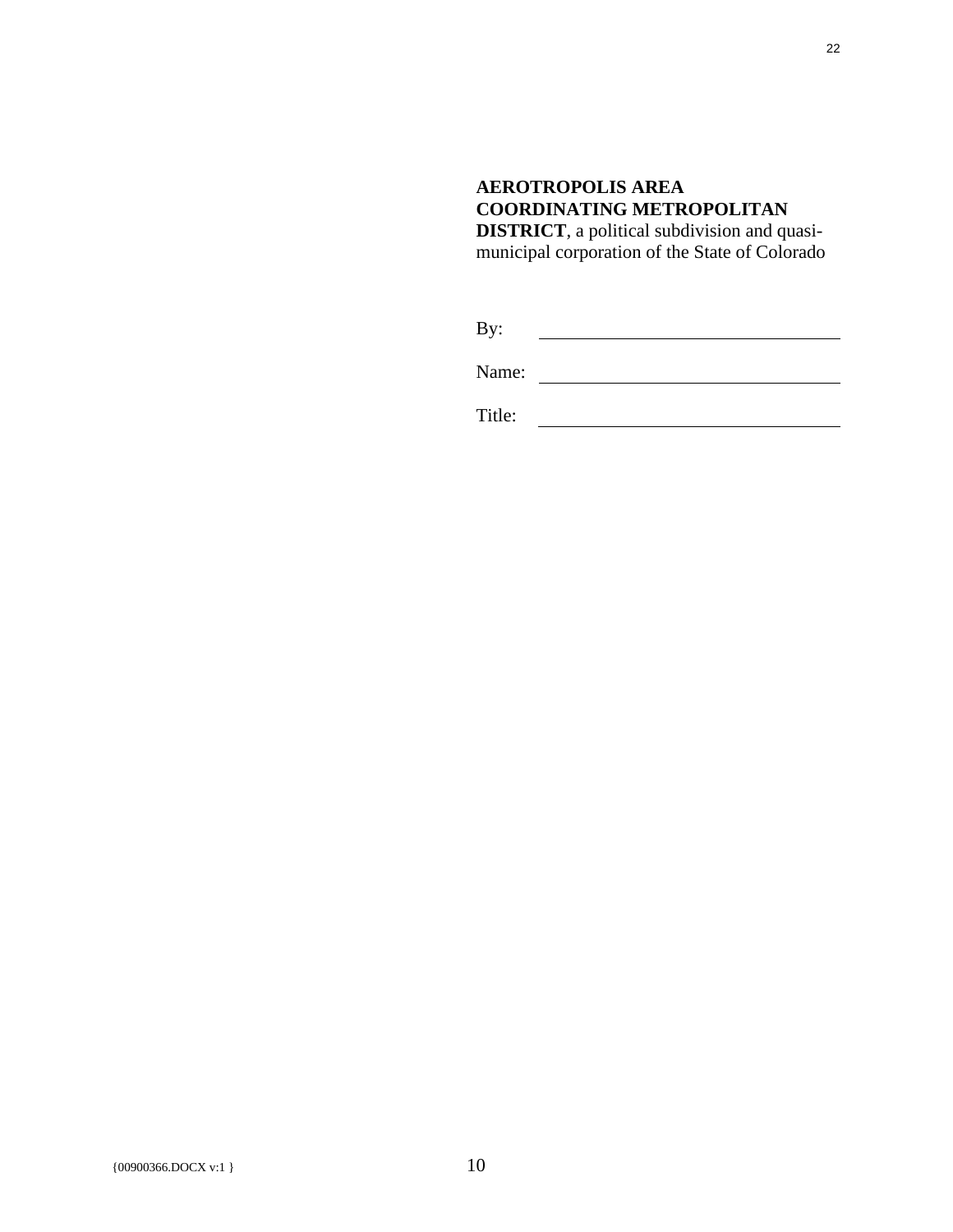## <span id="page-22-0"></span>**INTERGOVERNMENTAL AGREEMENT REGARDING IMPOSITION, COLLECTION AND TRANSFER OF ARI MILL LEVIES**

This **INTERGOVERNMENTAL AGREEMENT REGARDING IMPOSITION, COLLECTION AND TRANSFER OF ARI MILL LEVIES** (this "**Agreement**") is made and entered into the day of day of the state of antiamong **GREEN VALLEY RANCH EAST METROPOLITAN DISTRICT NO. 6, GREEN VALLEY RANCH EAST METROPOLITAN DISTRICT NO. 7**, and **GREEN VALLEY RANCH EAST METROPOLITAN DISTRICT NO. 8**, each a quasi-municipal corporation and political subdivision of the State of Colorado (collectively, the "**Districts**," and each a "**District**," as the context implies), the **AEROTROPOLIS AREA COORDINATING METROPOLITAN DISTRICT,** a quasi-municipal corporation and political subdivision of the State of Colorado ("**AACMD**"), and the **AEROTROPOLIS REGIONAL TRANSPORTATION AUTHORITY**, a political subdivision and body corporate of the State of Colorado formed pursuant to the Regional Transportation Authority Law, Sections 43-4-601, *et seq*., C.R.S. ("**RTA Law**) ("**ARTA**," or the "**Authority**"). ARTA, AACMD, and the Districts are referred to collectively herein as the "**Parties**" and individually as a "**Party**."

#### **RECITALS**

A. The Parties, as Colorado governmental entities, are constitutionally and statutorily empowered pursuant to Colo. Const., Article XIV, §18, and Sections 29-1-201, *et seq.*, C.R.S., to cooperate or contract via intergovernmental agreement with one another to provide functions, services, or facilities authorized to each cooperating government.

B. ARTA was organized in accordance with the RTA Law and pursuant to the Intergovernmental Agreement Among the Board of County Commissioners of the County of Adams, the City of Aurora and the AACMD Establishing the Aerotropolis Regional Transportation Authority dated February 27, 2018, as amended and supplemented from time to time (the "**Establishing Agreement**"), for the general purposes of constructing, or causing to be constructed, a Regional Transportation System as set forth in the Capital Plan of the Establishing Agreement generally to serve the regional transportation infrastructure needs of the area surrounding Denver International Airport (any capitalized terms used but not defined in this Agreement shall have the meanings ascribed to them in the Establishing Agreement).

C. The Districts were formed pursuant to the Special District Act, Article 1 of Title 32, C.R.S., as amended from time to time (the "**Special District Act**"), by orders of the District Court for Adams County, Colorado entered on November 16, 2004, and after approval of their eligible electors at organizational elections held on November 2, 2004, and their general purpose is to plan for, design, acquire, construct, install, relocate, redevelop, and finance certain public improvements as described in and in compliance with the Consolidated First Amended and Restated Service Plan for Green Valley Ranch East Metropolitan District Nos. 6 – 8, as the same may be amended from time to time, approved by the City of Aurora City Council on October 30, 2017 (the "**Service Plan**").

D. AACMD was originally formed pursuant to the Special District Act on December 7, 2004, and its general purpose is to plan for, design, acquire, construct, install, relocate,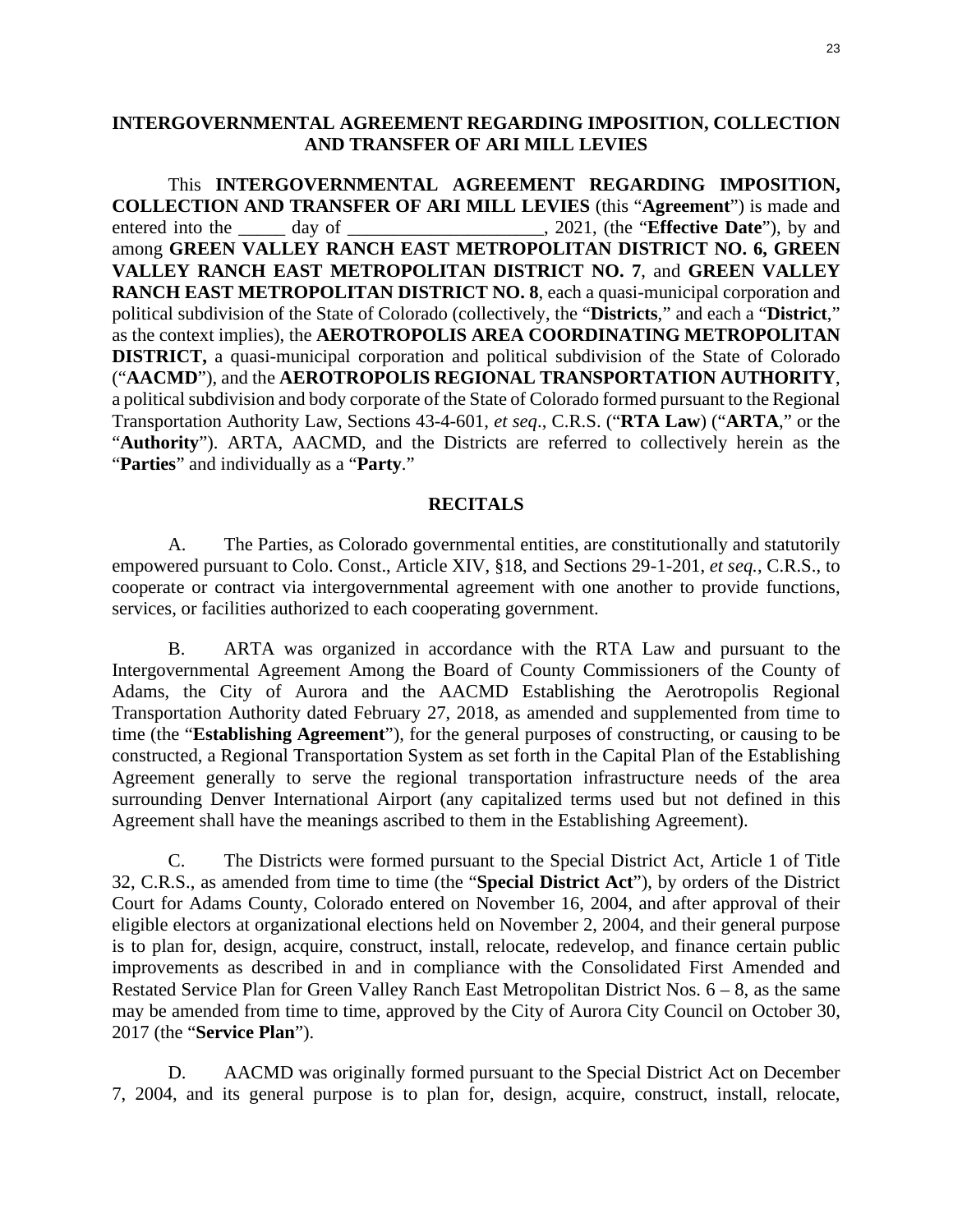redevelop, and finance certain public improvements as described in AACMD's First Amended and Restated Service Plan approved by the City of Aurora on October 16, 2017, as the same may be amended from time to time.

E. Pursuant to that certain Resolution of the Board of Directors of the Aerotropolis Regional Transportation Authority Including Property into the Authority Boundaries (ATEC and GVRE Properties) adopted by ARTA's Board of Directors on March 3, 2021, and consistent with the provisions of the Establishing Agreement and the RTA Law, all of the property located within the boundaries of the Districts has been included within the Authority's Boundaries.

F. Following its inclusion into the Authority's Boundaries, all of the property located within the boundaries of the Districts and all activities occurring thereon are subject to the revenueraising powers of the Authority and subject to the same mill levies and other taxes levied or to be levied on other similarly situated property at the time the property was included.

G. ARTA is authorized by the Establishing Agreement, voter approval, the RTA Law, and other relevant laws to impose a uniform mill levy of 5.000 mills on all taxable property within its boundaries (the "**ARTA Mill Levy**"); however, pursuant to Section 43-4-605(1)(j.5)(II), C.R.S. (2019), ARTA's statutory authority to impose such a mill levy will be repealed effective January 1, 2029, unless the RTA Law is amended.

H. The Service Plan requires the Districts under certain circumstances to impose an ARI Mill Levy (as used herein, "**ARI Mill Levy**," or "**ARI Mill Levies**," has the meaning set forth in the Service Plan) and to deposit the revenues associated therewith with AACMD to be spent only in accordance with a Regional Intergovernmental Improvements Agreement, which Regional Intergovernmental Improvements Agreement is defined in the Service Plan as "one or more intergovernmental agreements between the AACMD and the City."

Specifically, the Service Plan defines ARI Mill Levy as follows:

ARI Mill Levy: means the mill levy imposed for payment of the costs of the planning, design, permitting, construction, acquisition and financing of the improvements described in the ARI Master Plan, which shall be five (5) mills, plus Gallagher Adjustment, minus any ARTA Mill Levy, for collection beginning for each district in the first year of collection of a debt service mill levy by such district, and continuing in each year thereafter, as set forth in the Regional Intergovernmental Improvements Agreement.

I. ARTA previously issued general obligation bonds on June 26, 2019 (the "**2019 Bonds**") and expects to issue several additional series of general obligation bonds or other financial obligations in the future to fund, in part, the Regional Transportation System (the "**Future ARTA Bonds**," and together with the 2019 Bonds, the "**ARTA Bonds**").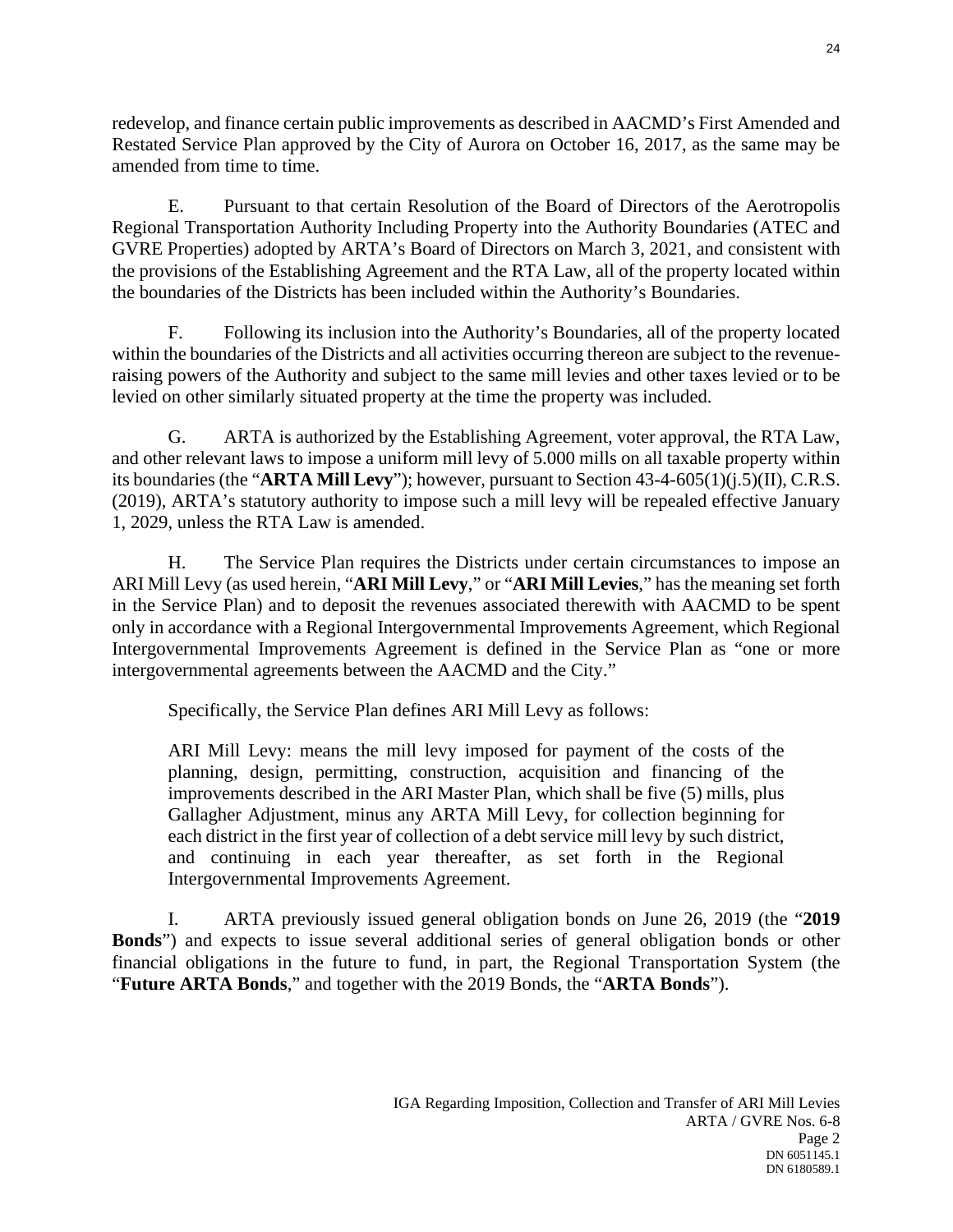J. ARTA pledged its revenues associated with the ARTA Mill Levy to the 2019 Bonds, and it is expected that ARTA will similarly pledge its revenues associated with the ARTA Mill Levy to the Future ARTA Bonds.

K. Contemporaneously with the execution of this Agreement, ARTA and Green Valley Ranch East Metropolitan District No. 6 will enter into that certain Intergovernmental Agreement Regarding Regional Transportation System Project Funding and Construction (the "Project IGA"), which Project IGA will set forth various agreements between the parties regarding the funding of specific components of ARTA's Regional Transportation System. In furtherance of the purposes set forth in the Project IGA, and as further set forth herein, the Districts are willing to supplement the ARTA Mill Levy with revenues derived from the imposition of the Districts' ARI Mill Levies, as applicable.

L. The Parties desire to enter into this Agreement in order to set forth their mutual understanding regarding the process by which the Districts will impose, collect and transfer to AACMD and then to ARTA the ARI Mill Levies, consistent with the provisions of the Service Plan, together with such other matters, all as further set forth herein.

# **AGREEMENT**

NOW THEREFORE, for good and valuable consideration, the receipt and sufficiency of which are hereby acknowledged, and in consideration of the foregoing recitals which are incorporated herein as though fully set forth below, the Parties agree as follows:

1. ARTA Mill Levy. ARTA agrees that it will, in each year that it is both permitted by law to do so and otherwise required to do so by any indenture, resolution or other instrument relating to the issuance of any ARTA Bonds, impose the ARTA Mill Levy as a uniform mill levy of 5.000 mills on all taxable property within its boundaries consistent with the provisions of the Establishing Agreement. ARTA expects and intends each indenture, resolution or other instrument relating to the issuance of any ARTA Bonds to include a covenant requiring it to impose the ARTA Mill Levy to support the payment of such ARTA Bonds in each year that it is permitted by law to do so.

2. Annual Notice. ARTA agrees that it will, annually in each year it is required to do so under the circumstances set forth in Section 1 hereof, take formal action to impose the ARTA Mill Levy for collection in the subsequent year no later than December 1 of the then current year and provide written notice of such action to the Districts on or before December 5th of such year.

3. Imposition, Collection and Transfer of ARI Mill Levies. Notwithstanding ARTA's agreement to impose the ARTA Mill Levy as set forth above, consistent with the requirements of the Service Plan, each of the Districts individually agree that it will, regardless as to whether ARTA imposes the ARTA Mill Levy or not, beginning in the first year it imposes a debt service mill levy and continuing in each year thereafter until the Establishing Agreement is terminated on its terms, impose an ARI Mill Levy equal to five (5) mills, plus any applicable Gallagher Adjustment (as defined in the Service Plan), minus any ARTA Mill Levy, on all property within their boundaries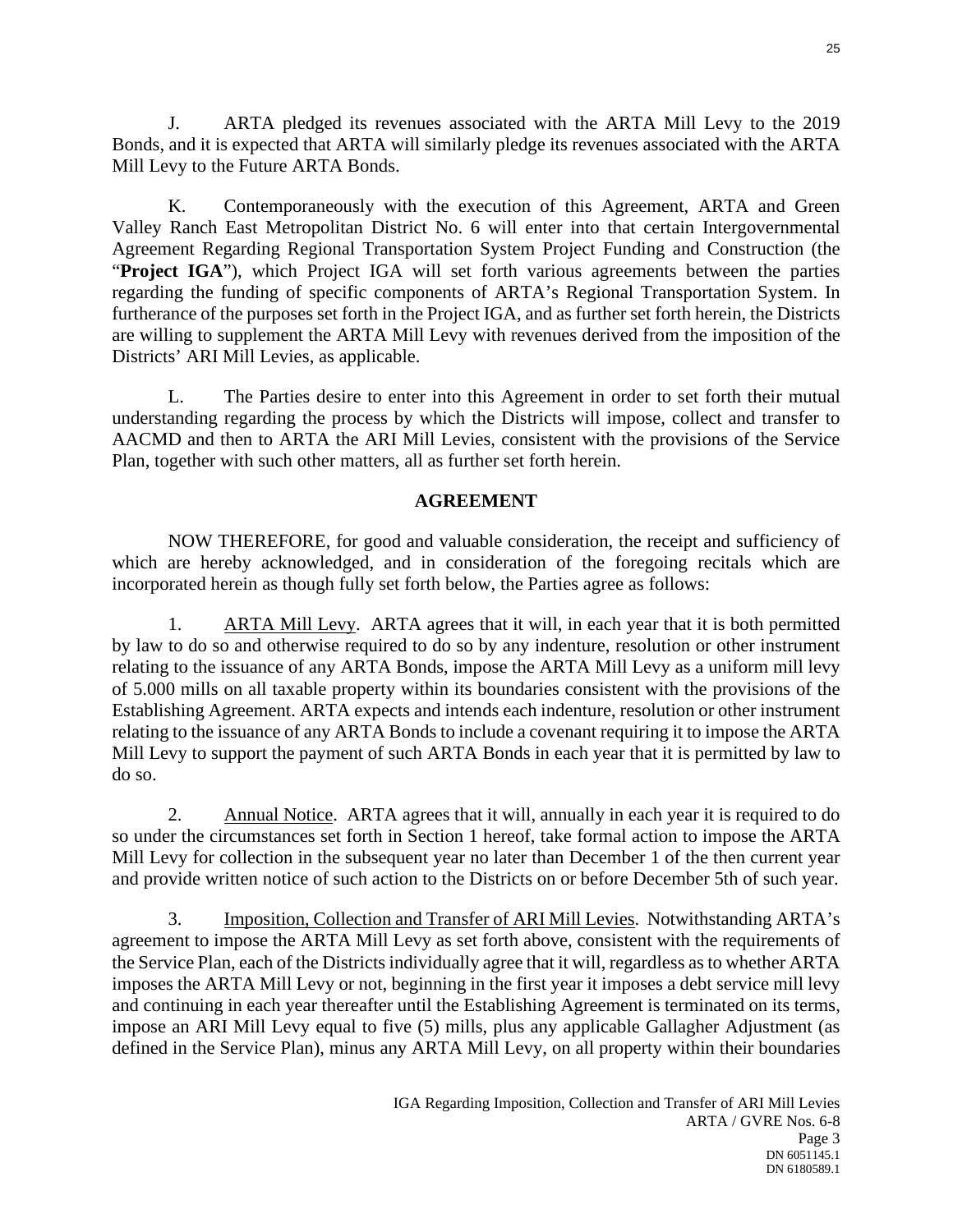in all such levy years and, starting with ARI Mill Levies imposed for 2021 and collected in 2022, transfer the revenues derived therefrom to ARTA within sixty (60) days of the District's receipt for use by ARTA in ARTA's discretion as all other legally available revenues of ARTA (the "**ARI Mill Levy Revenues**"). The intent of the Parties in this Section 3 is to ensure that in the event the RTA Law is not amended as described in Recital G and/or there are changes in the method of calculating assessed valuation or any constitutionally mandated tax credit, cut or abatement, to the extent possible, the actual tax revenues generated by the ARTA Mill Levy and the ARI Mill Levies of the Districts, and available to ARTA, are not diminished as a result. For purposes of the foregoing, a change in the ratio of actual valuation shall be deemed to be a change in the method of calculating assessed valuation.

4. Other ARI Mill Levy Revenues. In addition to the Districts' obligations to impose the ARI Mill Levies and transfer the revenues derived therefrom to ARTA as set forth herein, provided the following revenues are not otherwise committed to a third party, the Districts agree that they will transfer to ARTA any and all revenues derived from ARI Mill Levies imposed by the Districts prior to the Effective Date of this Agreement (including but not limited to any ARI Mill Levies imposed for 2020 and collected in 2021) ("**Existing ARI Mill Levy Revenues**"), as applicable. The Districts shall transfer any such Existing ARI Mill Levy Revenues to ARTA within 60 days of the Effective Date or Districts' receipt of the same, as applicable. ARTA shall utilize any and all Existing ARI Mill Levy Revenues transferred to ARTA by the District to fund the Regional Transportation System, in ARTA's discretion, consistent with the Establishing Agreement.

5. Direct Transfer of ARI Mill Levy Revenues to ARTA. The Parities hereby acknowledge and agree that the transfer of the ARI Mill Levy Revenue by the Districts to AACMD for subsequent transfer to ARTA as contemplated in the Service Plan places an undue administrative burden on AACMD and results in an undue delay in ARTA receiving the ARI Mill Levy Revenue. As a result of the foregoing, the Parties hereby agree that the Districts shall transfer any and all ARI Mill Levy Revenues and Existing ARI Mill Levy Revenues received directly to ARTA as provided herein.

6. Transfer Methods. The transfers of funds between the Parties required by this Agreement may be accomplished by any means mutually agreeable to the applicable Parties from time to time.

7. Exclusion of Property from the Districts; ARTA Consent Required. The Parties understand and agree that ARTA may rely upon the ARI Mill Levy Revenues, in part, to fund the Regional Transportation System and may pledge such revenues to the ARTA Bonds. Therefore, the Districts agree they shall not during the term of this Agreement exclude from their respective boundaries any property which would result in a decrease in the ARI Mill Levy Revenues without the prior written consent of ARTA.

8. Regional Intergovernmental Improvements Agreement. The Parties intend that the Establishing Agreement is the Regional Intergovernmental Improvements Agreement pursuant to the Service Plan and that this Agreement satisfies the requirement under the Service Plan for the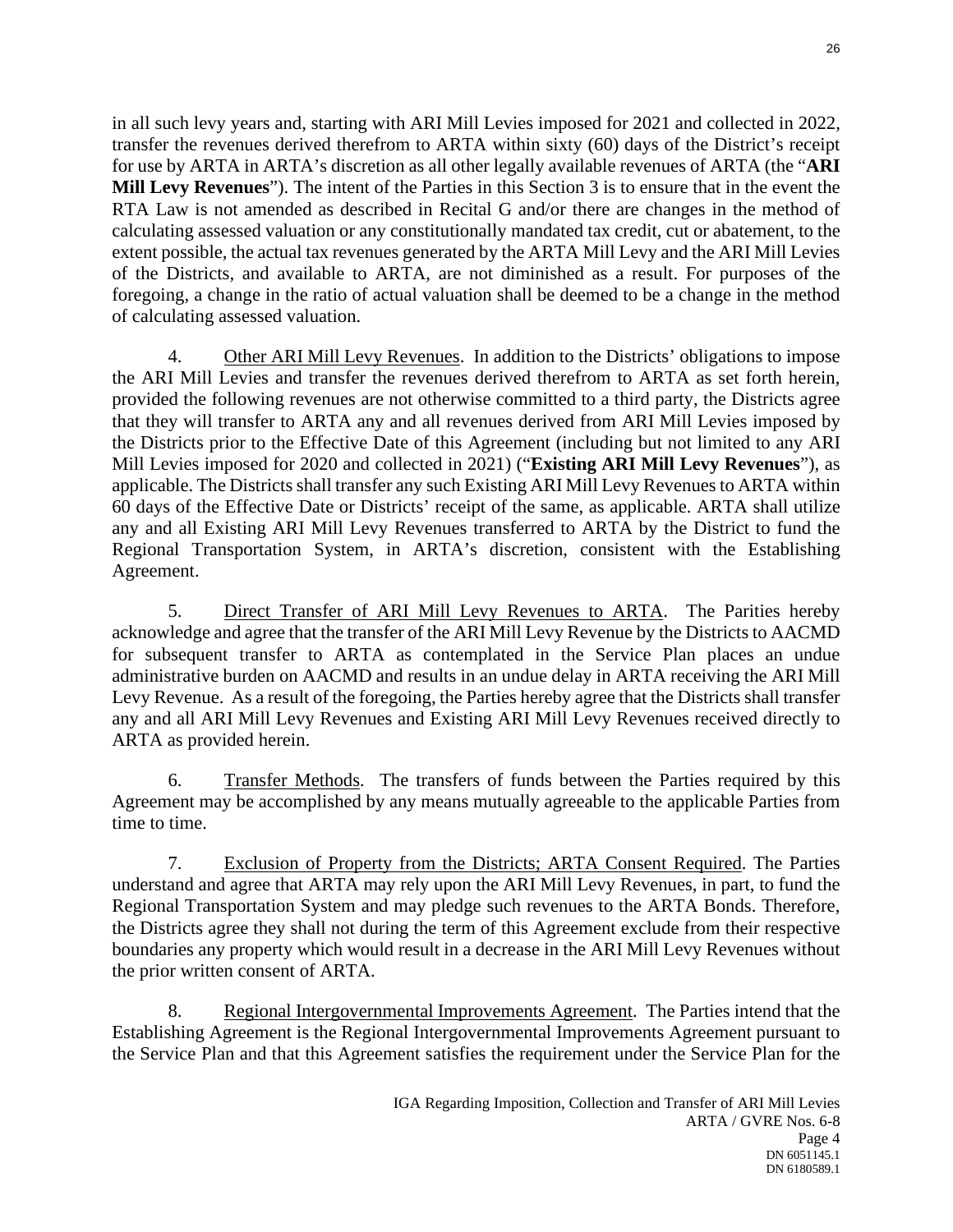Districts and AACMD to enter into an intergovernmental agreement governing their relationship and the financing, construction, and operation of the certain improvements contemplated in the Service Plan. AACMD acknowledges and agrees that the Districts are separately working together to cooperatively fund, construct, install, and operate other improvements that will not be funded in whole or in part with revenues derived from the ARI Mill Levies or the ARTA Mill Levy. It is the intent of the Parties that this Agreement fulfills the purposes of directing how the revenues derived from the ARI Mill Levies imposed by the Districts shall be spent on Regional Improvements (as defined in the Service Plan), and shall also be considered a Regional Intergovernmental Improvements Agreement under the Service Plan since it directly assists in the implementation of funding of a Regional Transportation System as set forth in the Establishing Agreement.

9. Default/Remedies. In the event of a material breach or default of this Agreement by any Party, the non-defaulting Party(ies) shall be entitled to exercise all remedies available at law or in equity after the provision of thirty (30) days' prior written notice of the alleged breach or default to the other Parties. In the event of any litigation, arbitration or other proceeding to enforce the terms, covenants or conditions hereof, the prevailing Party in such proceeding shall obtain as part of its judgment or award its reasonable attorneys' fees.

10. Notices and Communications. All notices, statements, demands, requirements, approvals or other communications and documents ("**Communications**") required or permitted to be given, served, or delivered by or to any Party or any intended recipient under this Agreement shall be in writing and shall be given to the applicable address set forth below ("**Notice Address**"). Communications to a Party shall be deemed to have been duly given (i) on the date and at the time of delivery if delivered personally to the Party to whom notice is given at such Party's Notice Address; or (ii) on the date and at the time of delivery or refusal of acceptance of delivery if delivered or attempted to be delivered by an overnight courier service to the Party to whom notice is given at such Party's Notice Address; or (iii) on the date of delivery or attempted delivery shown on the return receipt if mailed to the Party to whom notice is to be given by first-class mail, sent by registered or certified mail, return receipt requested, postage prepaid and properly addressed to such Party at such Party's Notice Address; or (iv) on the date and at the time shown on the facsimile or electronic mail message if telecopied or sent electronically to the number or address designated in such Party's Notice Address and receipt of such telecopy or electronic mail message is electronically confirmed. The Notice Addresses for each Party are as follows:

If to ARTA: Aerotropolis Regional Transportation Authority c/o CliftonLarsonAllen Attention: Lisa Johnson 8390 E. Crescent Parkway, Suite 300 Greenwood Village, Colorado 80111 Phone: (303) 779-4525 Fax: (303) 773-2050 Email: Lisa.Johnson@claconnect.com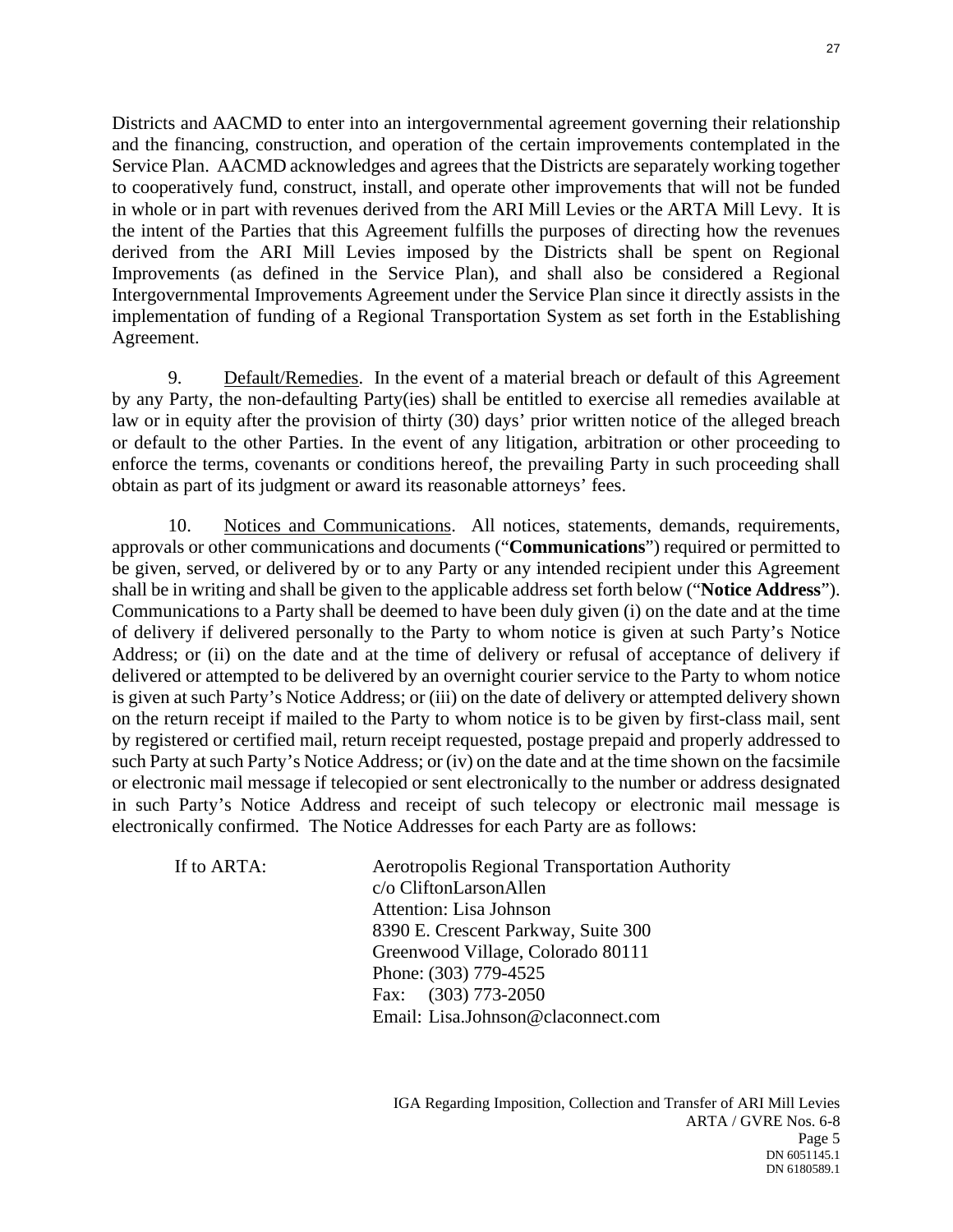| With copies to:      | <b>Spencer Fane LLP</b><br><b>Attention: Tom George</b><br>1700 Lincoln Street, Suite 2000<br>Denver, Colorado 80203<br>Phone: (303) 839-3800<br>Email: tgeorge@spencerfane.com                                                                                                                                                                                                                                                                                                             |
|----------------------|---------------------------------------------------------------------------------------------------------------------------------------------------------------------------------------------------------------------------------------------------------------------------------------------------------------------------------------------------------------------------------------------------------------------------------------------------------------------------------------------|
| If to the Districts: | Icenogle Seaver Pogue, P.C.<br>Attention: Jennifer L. Ivey<br>4725 S. Monaco Street, Suite 360<br>Denver, Colorado 80237<br>Phone: (303) 867-3003<br>Email: jivey@isp-law.com                                                                                                                                                                                                                                                                                                               |
| If to AACMD:         | Aerotropolis Area Coordinating Metropolitan District<br>c/o CliftonLarsonAllen LLP<br><b>Attention: Anna Jones</b><br>8390 E. Crescent Parkway, Suite 300<br>Greenwood Village, Colorado 80111<br>Phone: (303) 779-4525<br>Fax: (303) 773-2050<br>Email: anna.jones@claconnect.com<br>With copies to: McGeady Becher P.C.<br>Attention: MaryAnn M. McGeady and Elisabeth Cortese<br>450 E. 17th Avenue, Suite 400<br>Denver, Colorado 80203<br>Phone: (303) 592-4380<br>Fax: (303) 592-4385 |
|                      | Email: mmcgeady@specialdistrictlaw.com<br>ecortese@specialdistrictlaw.com                                                                                                                                                                                                                                                                                                                                                                                                                   |

11. Covenant of Good Faith and Fair Dealing. The Parties agree to act in good faith in dealing with one another, carrying out their responsibilities, and performing their obligations pursuant to this Agreement. Each Party hereby covenants to the other that it shall not undermine the rights or obligations of the other Party hereto with respect to the Agreement and it will cooperate with the other in achieving the purposes of this Agreement.

12. Further Acts. Each of the Parties hereto shall execute and deliver all such documents and perform all such acts as reasonably necessary, from time to time, to carry out the matters contemplated by this Amended and Restated Agreement.

13. Entire Agreement; Headings for Convenience Only; Not to be Construed Against Drafter; No Implied Waiver. This Agreement, along with the Establishing Agreement and the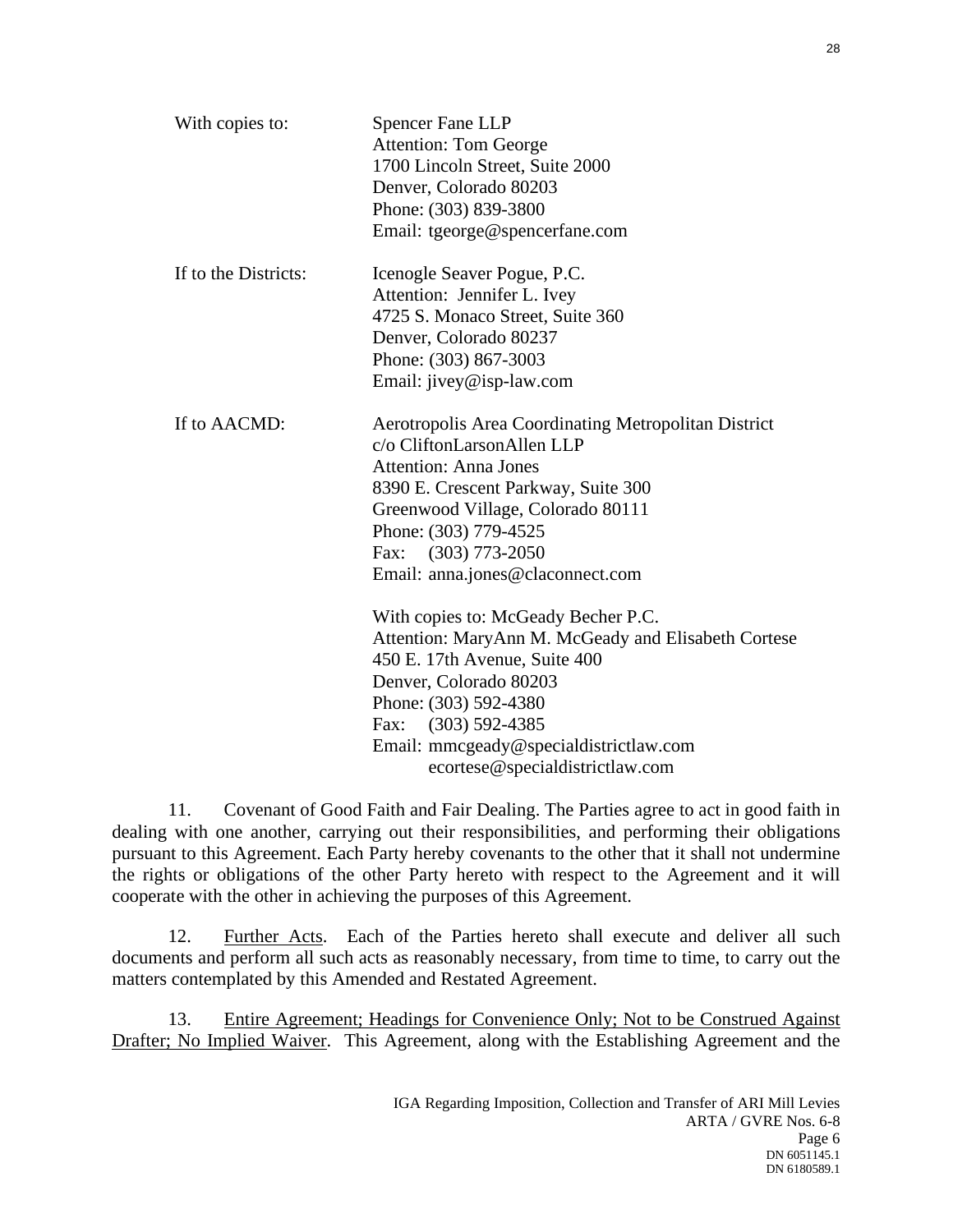Project IGA as referenced and incorporated herein, constitutes the entire agreement among the Parties hereto pertaining to the subject matter hereof. No change or addition is to be made to this Agreement except by written amendment executed by the Parties. The headings, captions and titles contained in this Agreement are intended for convenience of reference only and are of no meaning in the interpretation or effect of this Agreement. This Agreement shall not be construed more strictly against one Party than another merely by virtue of the fact that it may have been initially drafted by one of the Parties or its counsel, since all Parties have contributed substantially and materially to the preparation hereof. No failure by a Party to insist upon the strict performance of any term, covenant or provision contained in this Agreement, no failure by a Party to exercise any right or remedy under this Agreement, and no acceptance of full or partial payment owed to a Party during the continuance of any default by the other Party, shall constitute a waiver of any such term, covenant or provision, or a waiver of any such right or remedy, or a waiver of any such default unless such waiver is made in writing by the Party to be bound thereby. Any waiver of a breach of a term or a condition of this Agreement shall not prevent a subsequent act, which would have originally constituted a default under this Agreement, from having all the force and effect of a default.

14. Governing Law. This Agreement is entered into in Colorado and shall be construed and interpreted under the law of the State of Colorado without giving effect to principles of conflicts of law which would result in the application of any law other than the law of the State of Colorado.

15. Severability. If any provision of this Agreement is declared void or unenforceable, such provision shall be severed from this Agreement and shall not affect the enforceability of the remaining provisions of this Agreement.

16. Assignment; Binding Effect. Except as expressly permitted under this Agreement, none of the Parties hereto may assign any of its rights or obligations under this Agreement without the prior written consent of the other Parties, which consent may be withheld in each Party's sole and absolute discretion. This Agreement shall be binding upon and inure to the benefit of the Parties hereto and their permitted assigns.

17. Counterparts; Copies of Signatures. This Agreement may be executed in two (2) or more counterparts, each of which shall be deemed an original, but all of which together shall constitute one (1) and the same instrument. The signature pages from one (1) or more counterparts may be removed from such counterparts and such signature pages all attached to a single instrument so that the signatures of all Parties may be physically attached to a single document. This Agreement may be executed and delivered by electronic means, and execution and delivery of the signature page by such methods will be deemed to have the same effect as if the original signature had been delivered to the other Party.

18. Time of the Essence. Time is of the essence for performance or satisfaction of all requirements, conditions, or other provisions of this Agreement, subject to any specific time extensions set forth herein.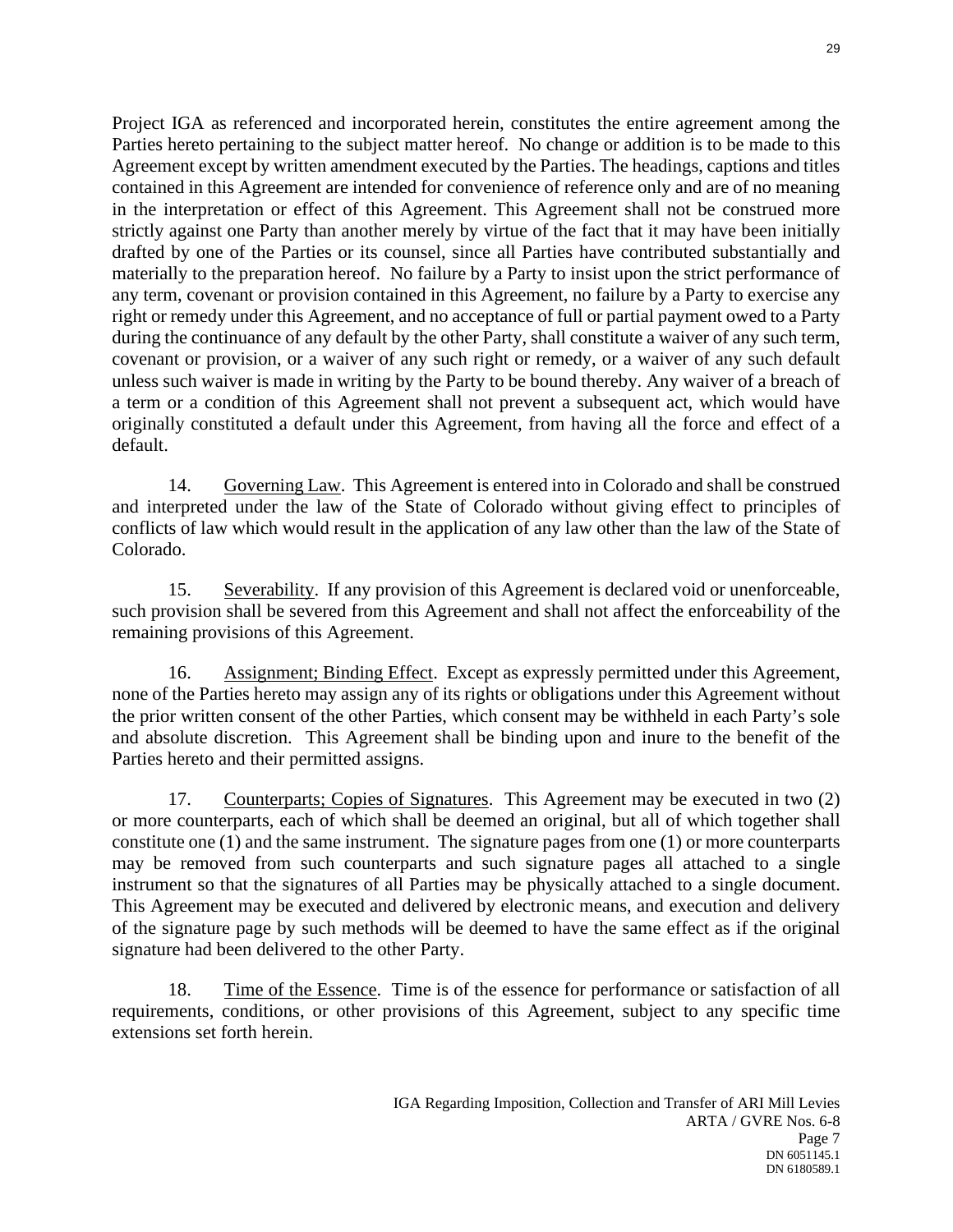19. Computation of Time Periods. All time periods referred to in this Agreement shall include all Saturdays, Sundays and holidays, unless the period of time specifies business days. If the date to perform any act or give a notice with respect to this Agreement shall fall on a Saturday, Sunday or national holiday, the act or notice may be timely performed on the next succeeding day which is not a Saturday, Sunday or a national holiday.

20. No Waiver of Governmental Immunity. Notwithstanding any provision of this Agreement to the contrary, nothing in this Agreement shall be deemed a waiver of any protections afforded the Parties pursuant to Colorado law, including, but not limited to, the Colorado Governmental Immunity Act.

21. Third Party Beneficiaries. Nothing expressed or implied in this Agreement is intended or shall be construed to confer upon or to give to any person or entity other than the Parties any right, remedy, or claim under or by reason of this Agreement or any covenants, terms, conditions, or provisions thereof, and all the covenants, terms, conditions, and provisions in this Agreement by and on behalf of the Parties shall be for the sole and exclusive benefit of the Parties.

22. No Personal Liability. No elected official, director, officer, agent or employee of either Party shall be charged personally or held contractually liable by or under any term or provision of this Agreement or because of any breach thereof or because of its or their execution, approval or attempted execution of this Agreement.

*[remainder of page intentionally left blank; signature page follows]*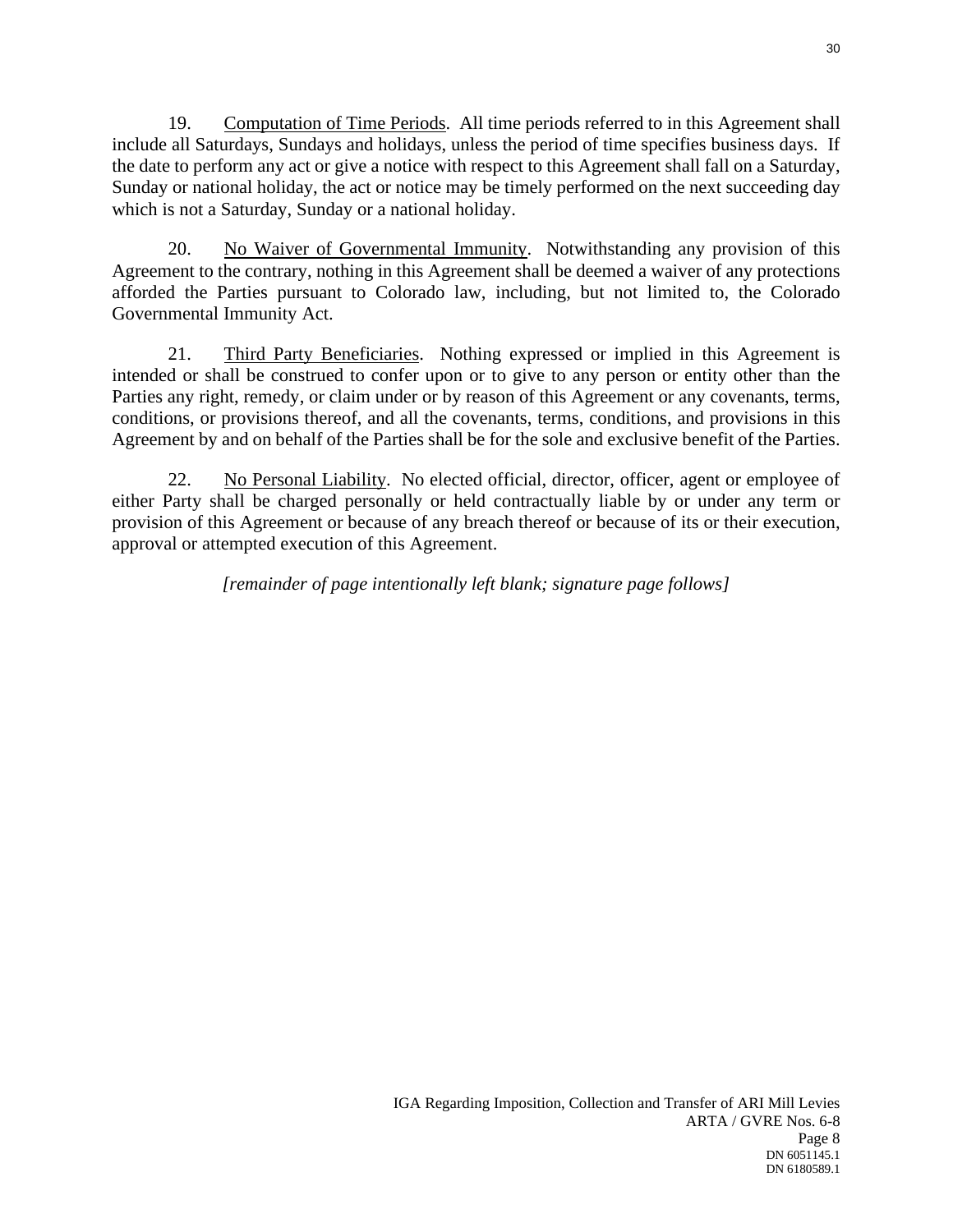IN WITNESS WHEREOF, the Parties have executed this INTERGOVERNMENTAL AGREEMENT REGARDING IMPOSITION, COLLECTION AND TRANSFER OF ARI MILL LEVIES effective as of the Effective Date first set forth above.

> *Approved unanimously by vote of the Board of Directors of the Aerotropolis Regional Transportation Authority on \_\_\_\_\_\_\_\_\_\_\_\_\_\_\_\_.*

# **AEROTROPOLIS REGIONAL TRANSPORTATION AUTHORITY**,

a political subdivision and body corporate of the State of Colorado formed pursuant to C.R.S. Section 43-4-601

By: <u> 1980 - Johann Barbara, martxa alemaniar a</u>

Name: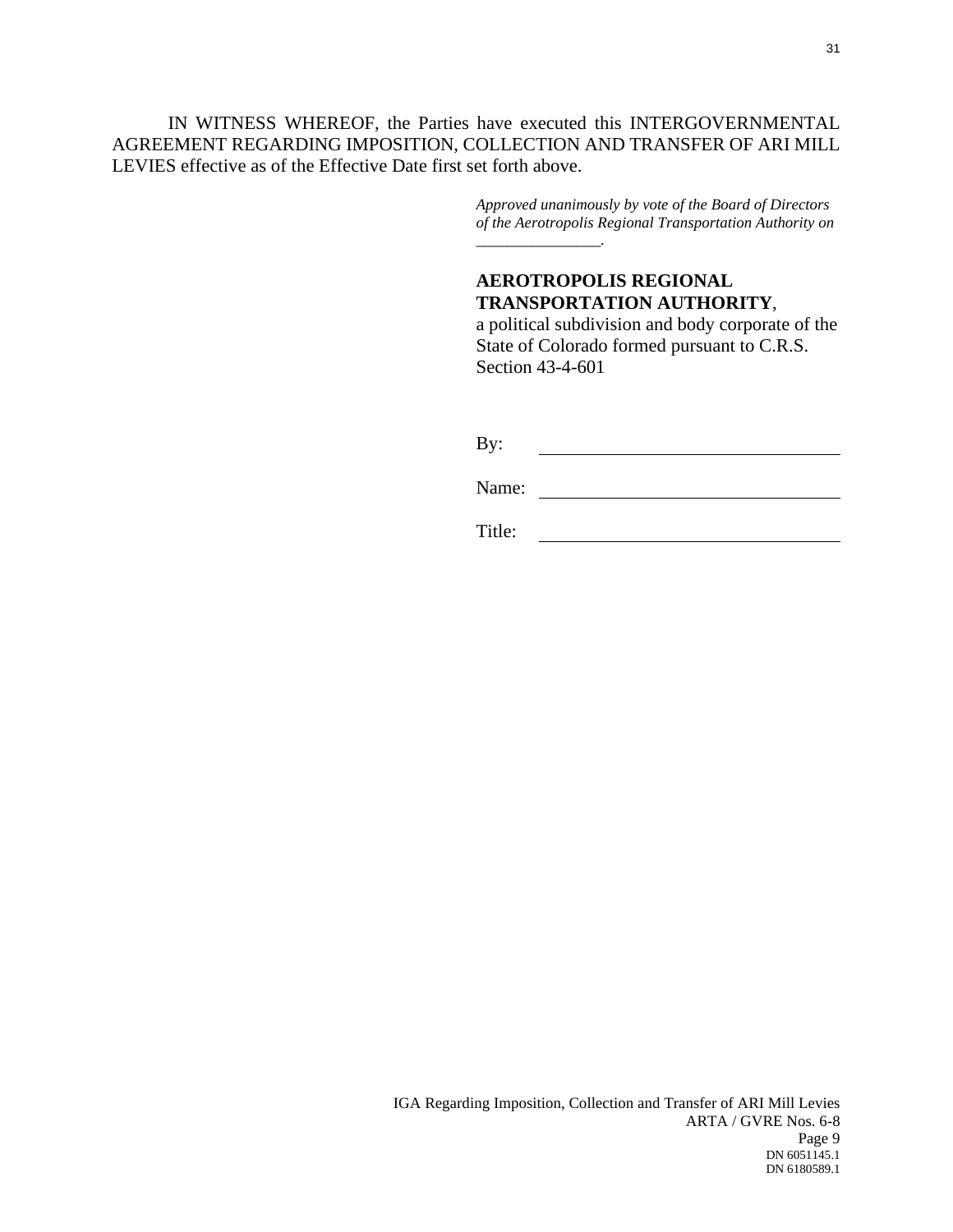# **GREEN VALLEY RANCH EAST METROPOLITAN DISTRICT NO. 6**, a

political subdivision and quasi-municipal corporation of the State of Colorado

By: 

Name:

Title: <u>and the state of the state of the state of the state of the state of the state of the state of the state of the state of the state of the state of the state of the state of the state of the state of the state of the state</u>

# **GREEN VALLEY RANCH EAST METROPOLITAN DISTRICT NO. 7**, a

political subdivision and quasi-municipal corporation of the State of Colorado

| By: |  |  |
|-----|--|--|
|     |  |  |

Name: 2008. 2009. 2009. 2009. 2009. 2009. 2009. 2009. 2009. 2009. 2009. 2009. 2009. 2009. 2009. 2009. 2009. 20<br>2010. 2012. 2013. 2014. 2015. 2016. 2016. 2016. 2016. 2016. 2016. 2016. 2016. 2016. 2016. 2016. 2016. 2016. 20<br>

Title:

## **GREEN VALLEY RANCH EAST METROPOLITAN DISTRICT NO. 8**, a political subdivision and quasi-municipal

corporation of the State of Colorado

By: 

Name: